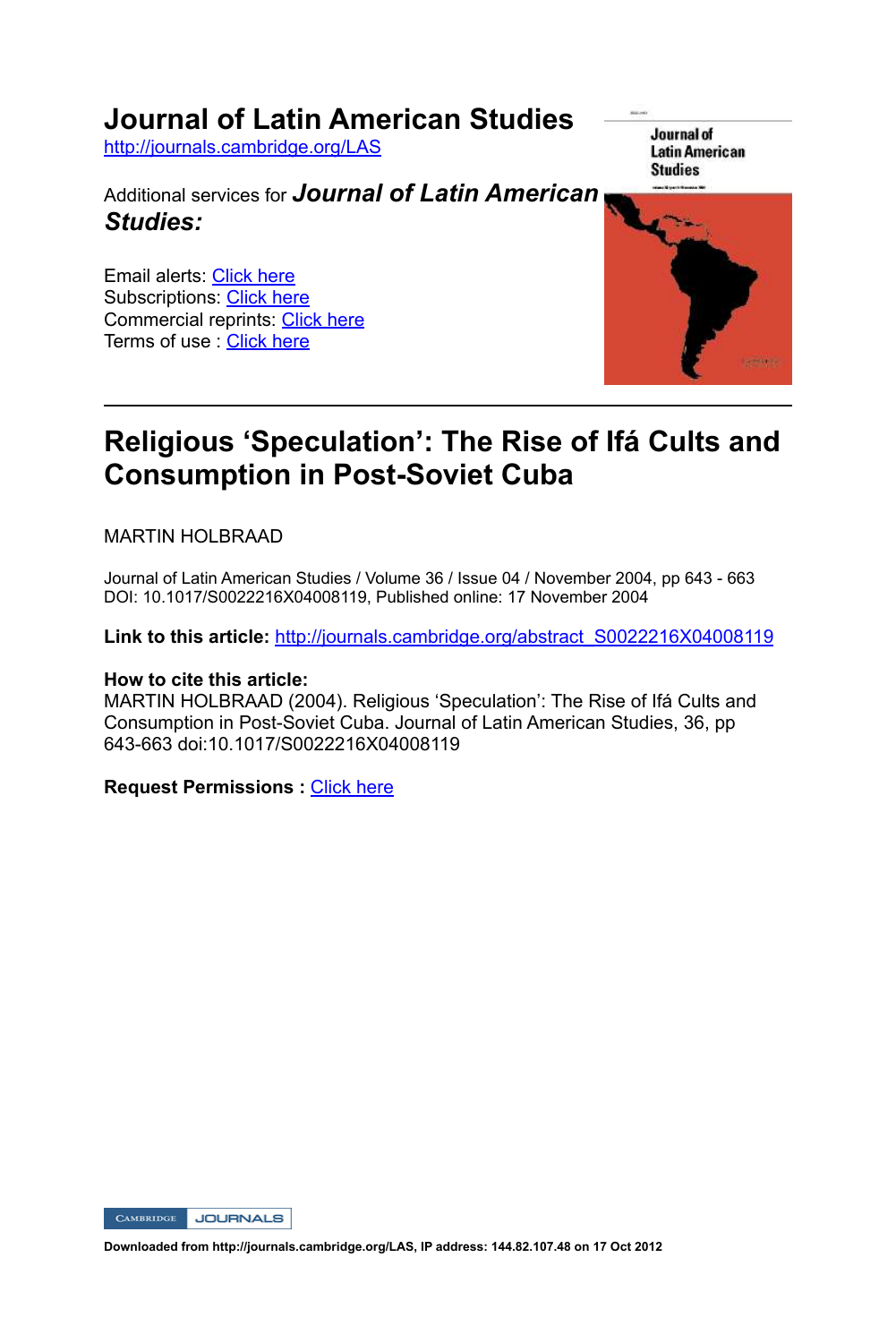# Religious 'Speculation': The Rise of Ifá Cults and Consumption in Post-Soviet Cuba\*

### MARTIN HOLBRAAD

Abstract. With an ethnographic focus on the prestigious cult of Ifa, this article seeks to account for the recent effervescence of Afro-Cuban cult worship in urban Cuba. It is argued that, since worship involves a marked emphasis on ritual consumption, the cult's rise can be related to wider transformations that have taken place in the field of everyday consumption in Havana during the economic crisis that has followed the collapse of the Soviet bloc. In particular, Ifa has provided an arena for what habaneros call 'especulación', a style of conspicuous consumption that has become prevalent among so-called 'marginal' groups in recent years.

Conducting ethnographic fieldwork among practitioners of the Afro-Cuban diviner cult Ifá in Havana at the turn of the century, I was struck by a paradoxical situation that seemed to be the source of much anxiety among cult practitioners. On the one hand, since the collapse of the Soviet bloc in 1989–1990, Cubans have experienced a dramatic and generalised drop in their standard of living and well nigh universally consider this period as one of relative poverty. On the other hand, this same period has seen a veritable explosion of Afro-Cuban cult activity. Intriguingly this intensification, characterised by more and more young neophytes becoming initiated in lavish ceremonies, has gone hand in hand with an extraordinary price-hike in the fees charged by cult members for initiation ceremonies and other ritual services. The central question that motivates this article, then, is this: why, in a situation in which people feel that money is harder to come by than ever since the socialist Revolution of 1959, should more and more people be willing to pay inflated prices for increasingly lavish initiations and other ritual services ? How can these two phenomena – generalised poverty and ritual inflation, so to speak – go together ?

The line of argument advanced here might best be described as 'economistic' in style. In order to shed light on some of the more important reasons

Martin Holbraad is R.A. Butler Research Fellow at Pembroke College, University of Cambridge.

JOURNALS

The author is grateful to the Economic and Social Research Council for funding his fieldwork, and to the Centro de Antropología for its hospitality in Havana.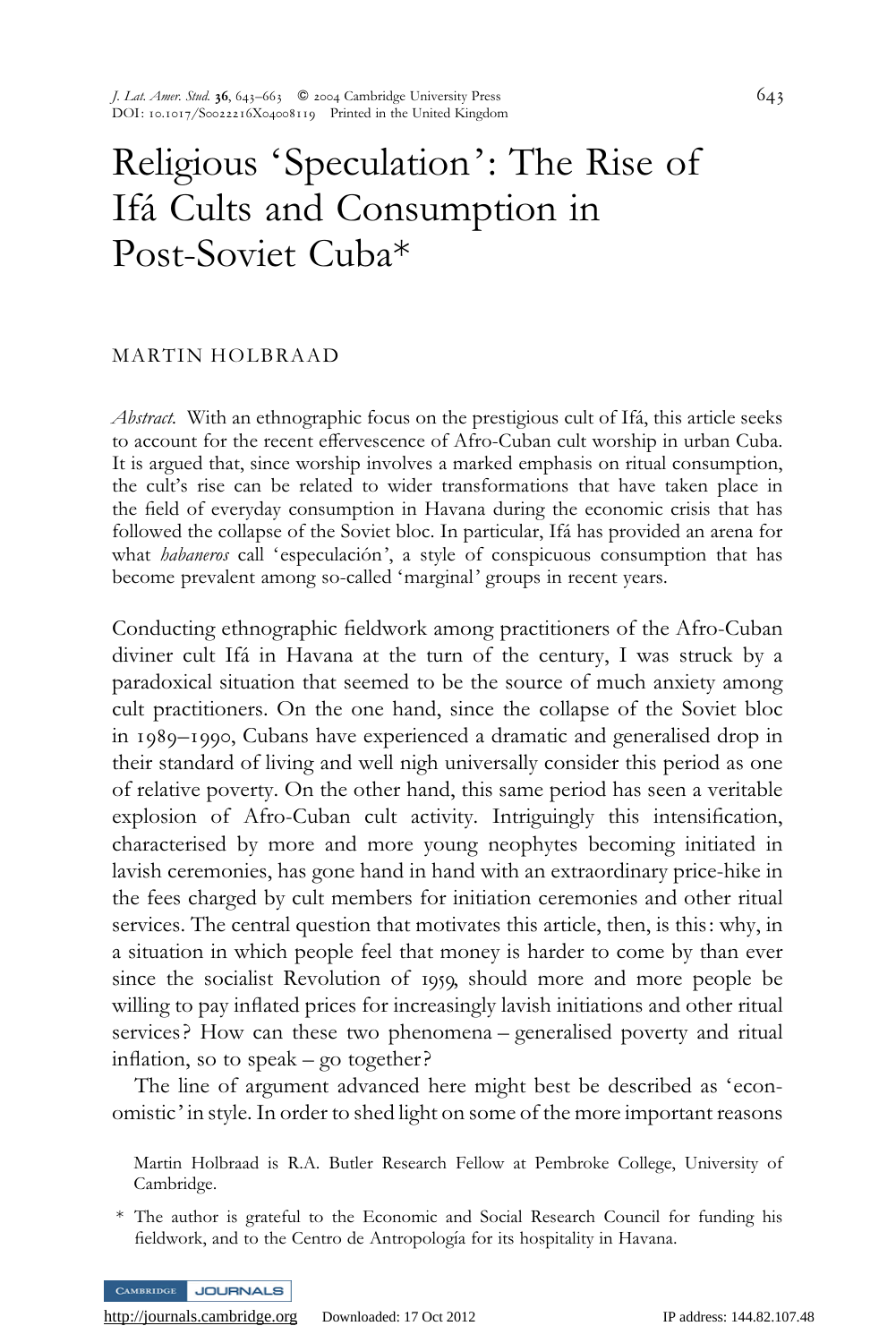that have led to the unprecedented growth of Ifa cults in recent years, issues pertaining to cult worship will be linked with certain transformations that have taken place in the field of everyday consumption more generally in Havana. In particular, it is argued here that a new brand of initiates, whose emergence is central to the rise and transformation of Ifa in recent years, can be associated with a style of conspicuous consumption which has become a salient model of and for behaviour among so-called 'marginal' groups in inner-city Havana of the post-Soviet period, a stereotype of ostentatious spending that habaneros call colloquially 'especulación'. Drawing critically on Day, Papataxiarchis and Stewart's argument that, placing a premium on 'living for the moment',<sup>1</sup> such apparently imprudent behaviours on the part of marginal groups constitute strategies of ideological contestation, I propose to defend two main points. First, that because Ifá cults have always and inherently emphasised luxury expressed in uncalculating monetary expenditure, they have provided an apposite arena for the performance of especulación, this peculiar phenomenon of the 1990s. Second, that 'religious especulación' (as people in Havana sometimes call it tongue-in-cheek), in other words, the conspicuous consumption of ritual services in the cults, provides a way for young initiates to overcome the problem of vulnerability that the happy-golucky hedonism of *especulación* ordinarily implies. By way of conclusion, the point is made that while the affinities between Ifá and especulación may help to account for the rise and transformation of cult practice in recent years, the two are nevertheless uncomfortable bedfellows, to the extent that their common emphasis on luxury and unplanned spending is motivated differently in each case: while *especulación* implies ostentatious spending on one's desire as a means of transcending poverty 'in the moment', Ifa´ is meant to involve luxurious expenditure in an ethos of submission to deities who obligate initiates through oracular demands.

A couple of preliminary points are in order here, one on scope, the other on method. It will be evident from the tenor of the above summary that in seeking to identify salient causes for the recent rise and transformation of Ifá in certain practices that are peculiar to the life of the cult, I am effectively treating Afro-Cuban religious manifestations separately from the activities of the Catholic church and various Protestant denominations, all of which have also been on the rise in post-Soviet Cuba. As discussed below, the advantage of limiting the scope of the argument in this way is that it allows one to gauge the peculiar features of the effervescence of Afro-Cuban cult activity, and particularly some of the ways in which worship has changed over this period. Nevertheless, it should be made clear that treating the cults separately from the activities of the institutional churches is to a certain

<sup>1</sup> S. Day et al. (eds.), *Lilies of the Field: Marginal People Who Live for the Moment* (Boulder, 1999).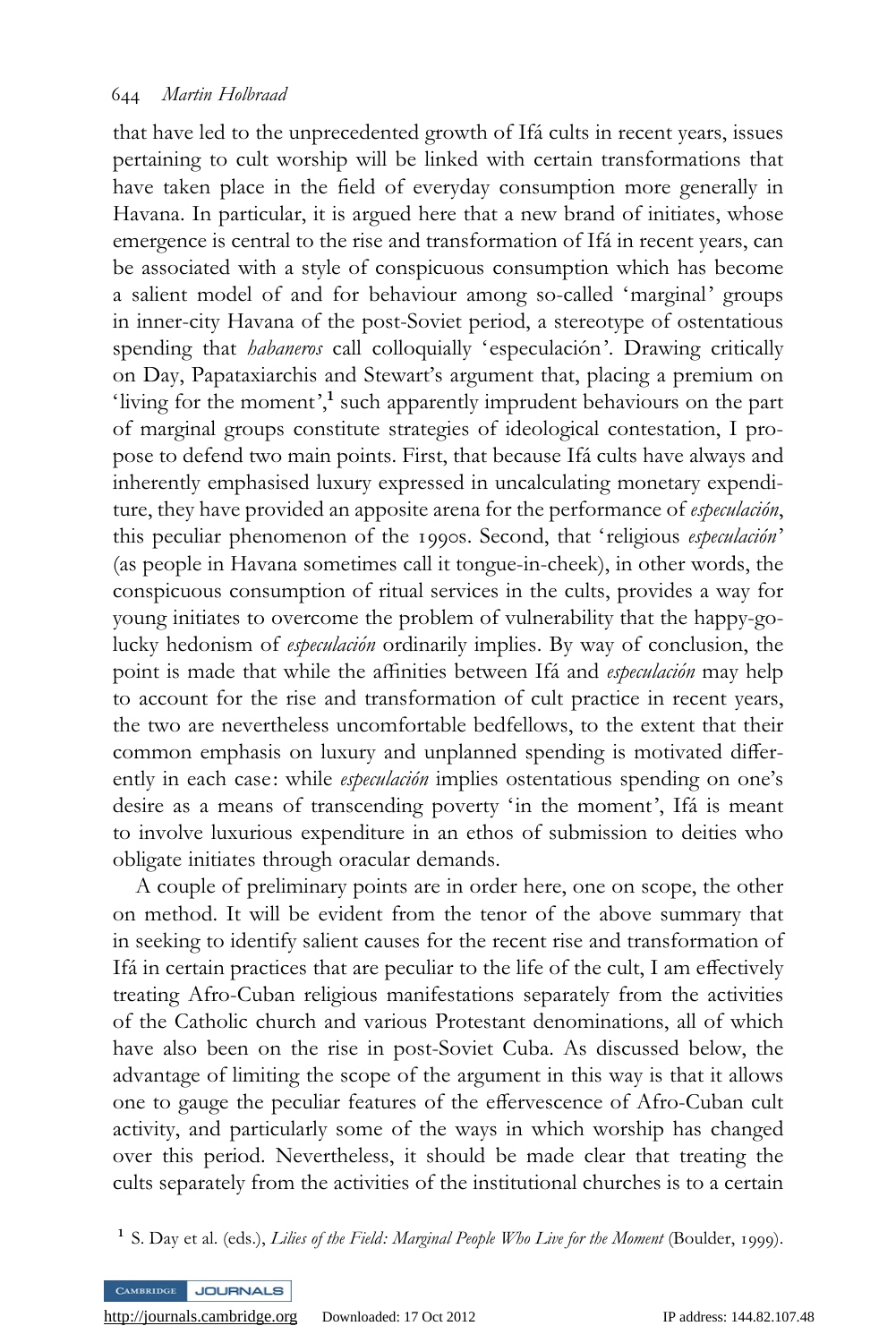extent artificial, since the two are connected in a number of ways. For a start, the relative freedom that cult worshipers have begun to enjoy in recent years can be seen partly as an effect of a more general opening on the part of the Cuban State towards religious expressions of all kinds, including Christian denominations (see below). Moreover, there are substantive links that connect the cults to the churches both ritually and sociologically, so it could be argued that their respective fortunes are intertwined. The most obvious example of this has to do with the so-called 'syncretic' character of Ifá and Santería, in other words their 'creolisation' in the New World context of Cuba, whereby cult worship came to incorporate a number of important Catholic elements.<sup>2</sup> Since these elements include substantial ritual connections, such as the fact that the worship of individual cult deities involves regular visits to Catholic churches on annual saint-days it could be argued that the rise of Ifa´ in recent years can be seen in the context of a wider ecclesiastical renaissance. Conversely, it may also be noted that the intensification of Afro-Cuban cult activity is taking place in a context of increasingly vigorous competition from a variety of new Protestant denominations.<sup>3</sup> These have tended to adopt an exclusive stance vis-à-vis the Afro-Cuban traditions, actively discouraging their members from continuing to practice ' heathen' forms of worship. So it could also be argued that an exhaustive analysis of the circumstances of the rise of Ifa would need to take this form of dynamic competition into account as well.

Notwithstanding the relevance of such contextual factors, this paper proceeds on the assumption that the internal dynamic of cult worship – and particularly the peculiar role of consumption within it – is worthy of analysis in and of itself. Indeed, it would be risky to treat the recent rise of Ifá as just an instance of a more general religious upsurge. Such an approach might not only miss the peculiar character of contemporary Ifá, but could also underestimate the significance of such cults as dominant religious forces. It would be useful to be able to illustrate the significance of Ifá and other Afro-Cuban traditions by providing a quantitative estimate of their distribution across the population. Unfortunately, however, this issue is still politically sensitive in socialist Cuba, so the data is scanty and unreliable.<sup>4</sup> Nevertheless, as my

<sup>4</sup> For an indication of how politicised this quantitative question still is in Cuba, see Hagedorn's extract from her interview with María Teresa Linares (a leading Cuban folklorist), which appears as part of Hagedorn's pioneering study of Afro-Cuban music and religion in socialist Cuba; K. J. Hagedorn, Divine Utterances: the Performance of Afro-Cuban Santería (Washington and London, 2001), pp. 173-9. For a couple of tentative (and rather

JOURNALS

<sup>&</sup>lt;sup>2</sup> For a definitive study of this process, see G. Brandon, Santeria from Africa to the New World:

The Dead Sell Memories (Bloomington and Indianapolis, 1993).<br><sup>3</sup> Although quantitative data are unavailable, it is probably fair to say that a large proportion of recent Protestant converts come from non-white and less well-heeled parts of Cuban society, which is also the traditional constituency of the practitioners of Afro-Cuban cults.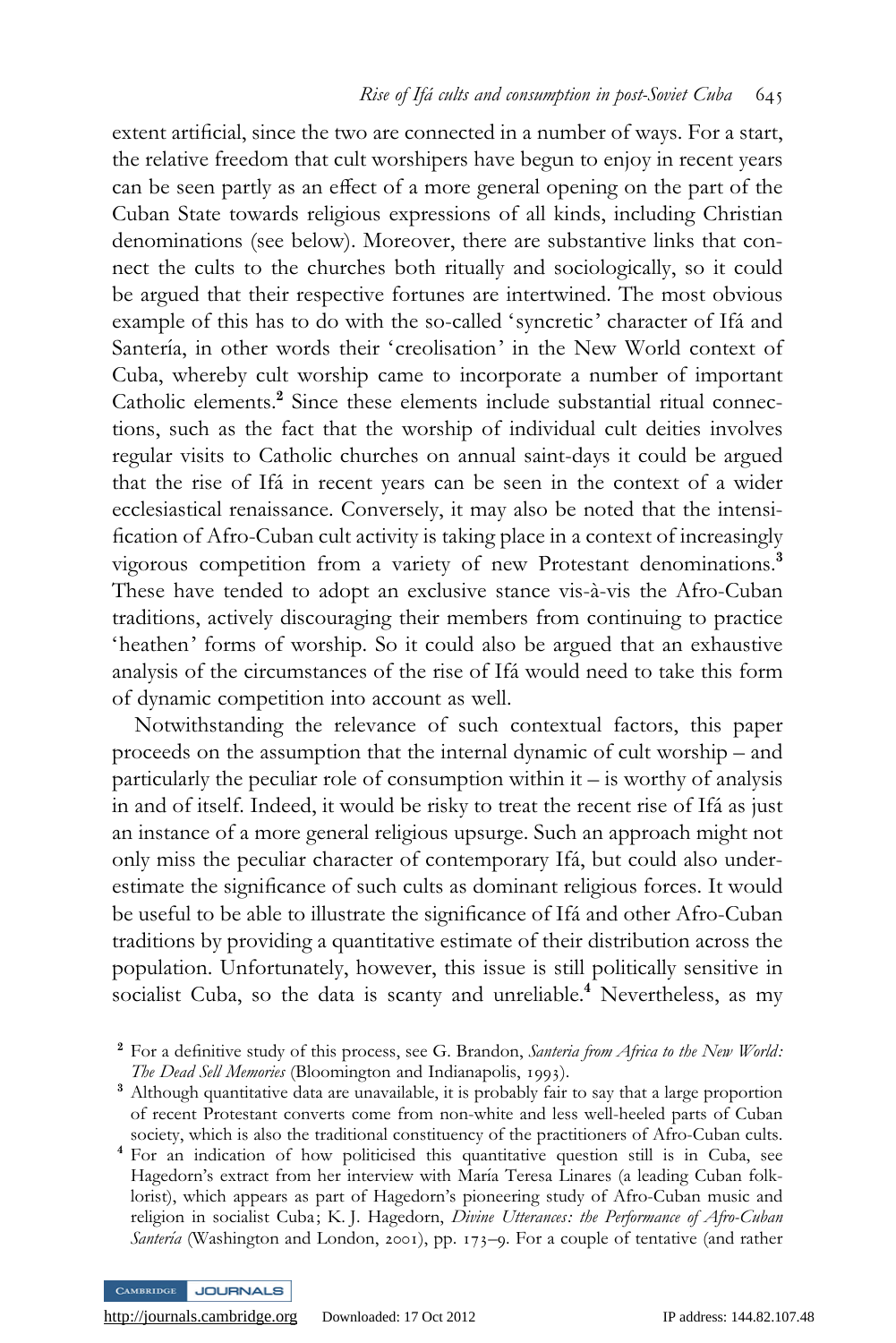account below indicates, there can be little doubt that Afro-Cuban religious manifestations are a dominant presence in the everyday lives of ordinary habaneros, particularly in the mainly non-white inner-city areas of Havana, such as Centro Habana where I collected the bulk of my material.

This brings me to a second point, on methodology. As already mentioned, the material presented in this paper is drawn mainly from my own ethnographic research among cult practitioners in Havana, with whom I worked for a total of 16 months. Much of my time in Havana was spent observing and participating in the activities of one particular group of Ifá initiates (*babalawos*) who were linked to each other through relations of ritual kinship, $5$ ordinary family ties, or simply friendship or acquaintance. In view of the urban context of Havana, as well as the open structure of Ifá cult organisation (see footnote  $\zeta$ ), the notion of a 'group' here should not be taken in too strict a sense. A large proportion of my material was collected by spending protracted periods in the house of two babalawos (Javier Alfonso and his son Javierito), participating in their ritual activities, conducting more or less formal interviews, and generally following the rhythm of the comings and goings of clients, friends, relatives and so forth. As my acquaintance with their network grew, I was able to follow up on many of the relationships I established in Javier's home, accompanying a number of informants as they went about their business (ritual or otherwise) in the city. In this way I was able to complement the more in-depth research conducted in the house of Javier with material collected from a total of approximately 15–20 babalawos from varied backgrounds, as well as a large number of uninitiated practitioners from different walks of life, including clients and practitioners of Santería. Since Ifá is an exclusively male cult, it is probably fair to say that my material tends to concentrate more on the male perspective on ritual life, as does the argument outlined here, although the views of female non-initiates are also considered.

vague) estimates in recent Cuban research, see A. Dı´az Cerveto and A. C. Perera Pintado, La religiosidad en la sociedad cubana (La Habana, 1997), and J. Ramírez Calzadilla and O. Pérez

Cruz, La religión en los jóvenes cubanos (La Habana, 1997).<br><sup>5</sup> Initiation into the cult of Ifá engenders series of ritual kin ties. Potential neophytes are brought into the cult (so as to be 'become Ifa', as initiation is referred to – *hacerse Ifa*), by soliciting the favour of an already established initiate in exchange for money, various ritual goods and services and, in principle, life-long respect and subordination. This ritualised relationship between the neophyte and the presiding initiate is conceived in terms of godparenthood: godchild (ahijado) to godfather (padrino). Once initiated, a neophyte can himself become godfather to further recruits, who then become great-godchildren to his own godfather. In this way cult membership is organised in terms of ritual lineages (referred to as ramas – branches), which can be extended indefinitely across successive generations. Ritual lineages also extend horizontally since initiates who share a godfather become ritual siblings (abbures), and are considered to owe each other mutual support in both ritual and mundane contexts.

JOURNALS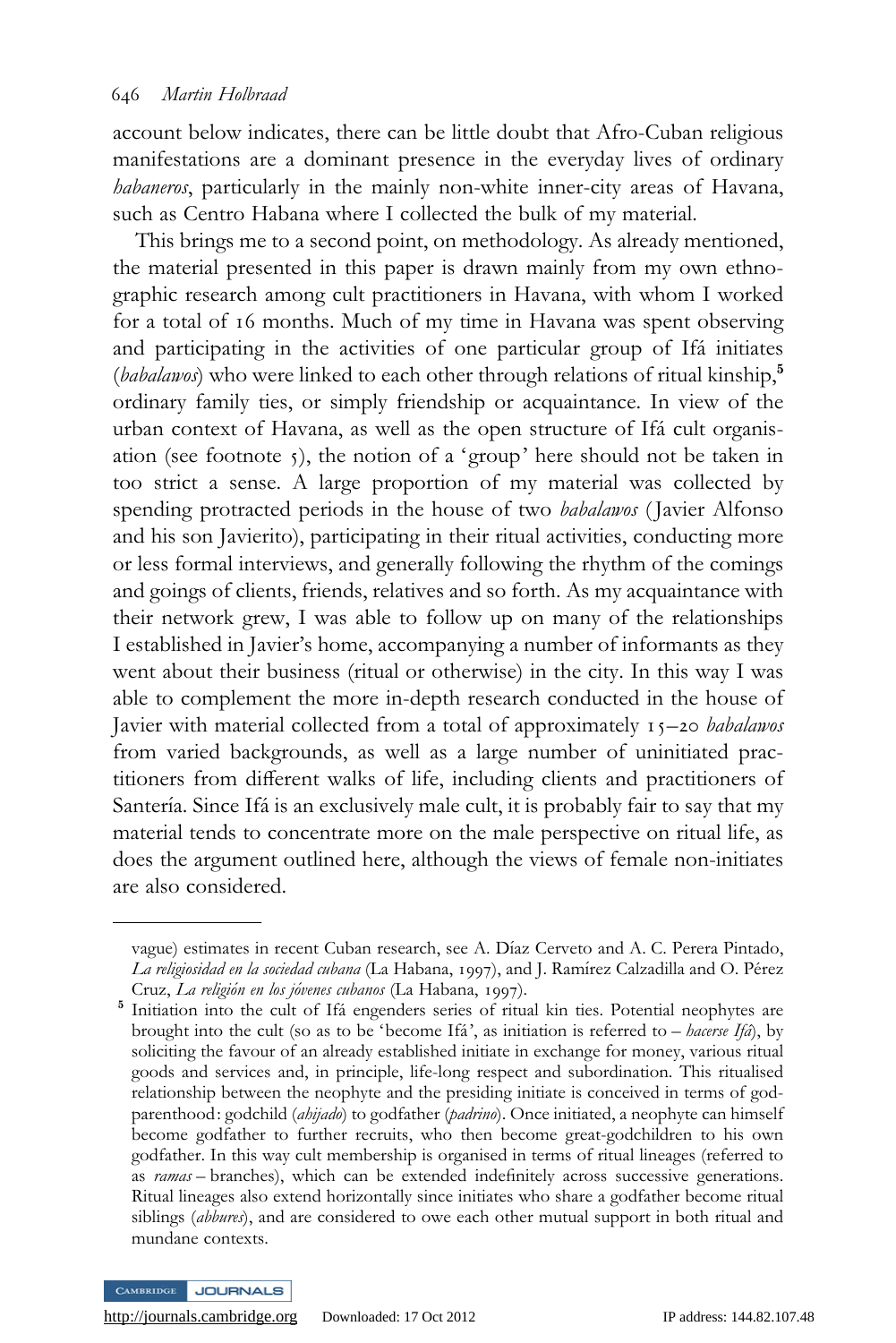### Poverty, 'struggle' and especulación

The 'economically informed' argument regarding the rise and transformation of Ifa´ cults during the crisis of the 1990s may be introduced by means of a brief account of the radical economic transformations that Cuba has undergone as a result of the collapse of the Soviet bloc. It is well documented that the flagship, and indeed momentous, achievements of Castro's socialist Revolution in Cuba (including guaranteed subsistence, housing, health-care, and education for all citizens) were made possible partly by Soviet backing.<sup>6</sup> Partly in reaction to a bellicose US trade embargo, Cuban economic policy was from an early stage founded on two pillars: export primarily of sugar and nickel to the Soviet Union and COMECON countries on trade terms that were extremely advantageous relative to the world market; and rouble ' debtfinancing' from the USSR that allowed Cuba to run persistent balanceof-payment deficits. During the period from 1989 till 1991 both of these pillars were shattered. First the COMECON countries and then the USSR itself cancelled deals with Cuba one by one, and began to demand debt payments in hard currency. In 1990 Fidel Castro declared that the country was entering a 'Special Period in Times of Peace', and by 1992 the economic crisis was so deep that 70 per cent of the country's purchasing power had been lost.<sup>7</sup>

The regime reacted to the crisis by instituting drastic austerity measures on the one hand, and relentlessly pursuing hard currency on the other. As a result of cuts in all forms of energy use in the early 1990s (as well as curtailments of the labour-force itself), agricultural and industrial outputs plummeted. This had an immediate impact on the population, since many of the goods and services that were previously provided at affordable prices by the state became increasingly difficult to procure or, in many cases, disappeared altogether. During my fieldwork in the late 1990s, people's most urgent complaints related to the rationing system, which throughout the Revolution had formed the back-bone of house-hold consumption: while ' before' the crisis families could live adequately off the goods provided on the rations-book (la libreta), 'now' rations tended to last only for 10 days in every month. On the other hand, cutbacks were accompanied by reforms that would have been unimaginable a few years earlier. In the early 1990s, on the slogan 'capital yes, capitalism no', the regime courted hard currency not only by opening up to foreign investors (not least in the tourist sector, which

<sup>&</sup>lt;sup>6</sup> S. E. Eckstein, *Back from the Future: Cuba Under Castro* (Princeton, 1994), pp.  $31$ -59, A. Kapcia, Cuba: Island of Dreams (Oxford, 2000), pp. 203-4, H. Thomas, Cuba: The Pursuit of Freedom (London, 2001), pp. 1011–2, cf. W. M. LeoGrande and J. M. Thomas, 'Cuba's Quest for Economic Independence,' Journal of Latin American Studies, vol. 34 (2002), pp.  $325-63$ .  $7$  Eckstein, *Back from the Future*, p. 93.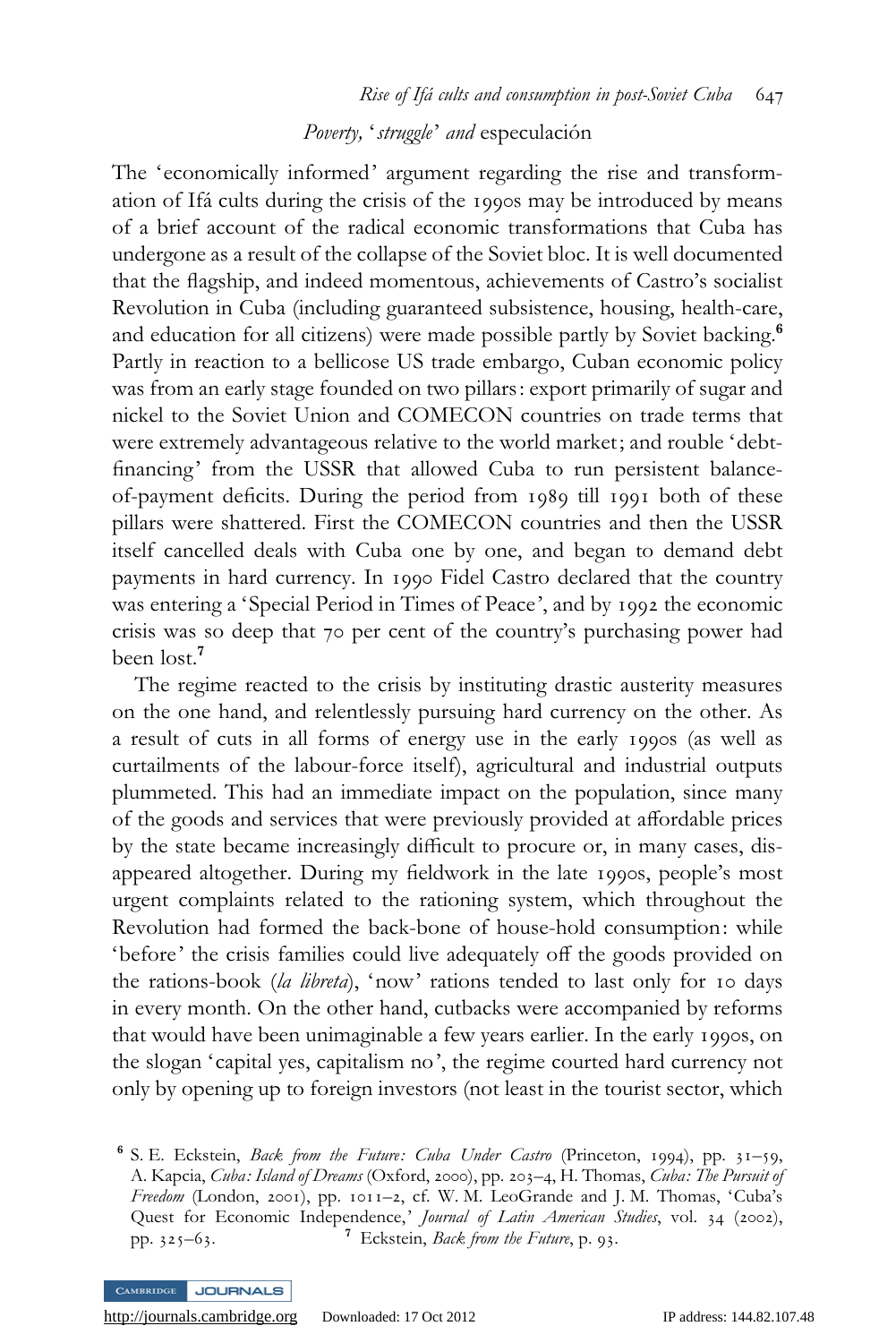has expanded rapidly throughout the 1990s), but also by tapping into dollars which were already circulating inside Cuba illegally, largely due to remittances sent by relatives in the USA and elsewhere. $8$  In 1993 the government decriminalised the possession of dollars, thus incorporating a significant slice of the black market which was rife at the time. With Fort Knox-like security measures, more and more state shops were opened to sell retail goods in dollars. By the time I arrived in 1998, vast arrays of products (including basics like cooking-oil and detergent) were only available in dollar-shops (or, as Cubans call them, la chopin – from the English 'shopping').

This encroaching dollar market has effectively divided Cuban society in two. There are those who are lucky or clever enough to possess dollars. Depending on the quantity at their disposal, these people are able to live relatively comfortably, and in some cases may even be able to afford luxuries such as a car or a colour TV. Then there is the majority who still have to make do with pesos. Although estimates vary, average wages run at roughly 200 pesos per month (less than \$10), an entirely inadequate figure if one considers, for example, that one litre of vegetable oil costs \$2.15. During my time in Havana, practically everyone I met would either supplement or replace salary payments through some form of illegal activity or other. A laboratory assistant rented a room in her flat by the hour to couples, a truck driver bred poultry in his yard, an intellectual dreamed of becoming a porter in a big hotel. The most prized commodity among this large and dispossessed segment of Cuban society is, of course, el dólar itself. During fieldwork I became accustomed to hearing the same sociological observation from different informants and in a variety of contexts. 'In Cuba today we have two classes: those who have dollars, and those who don't. It wasn't like that antes (before the Special Period). It isn't easy!' Indeed, it is worth noting that with the steep drop in people's purchasing power implied by the relative demise of state provision and parallel proliferation of expensive dollar goods, even those who do have access to dollars share in the bitterness of such statements. 'These days no-one has enough for their needs', is a statement that well nigh everyone assents to in post-Soviet Havana (that is to say, dollarhaves as well as dollar have-nots). Listening to habaneros talk about their current 'poverty' or 'need' (the term that they use is necesidad, which amalgamates the two connotations), $\frac{9}{2}$  one gets an image of a people suspended in a kind of economic no-man's land, between a half disintegrated socialist

<sup>8</sup> L. Barberia, 'Remittances to Cuba: An Evaluation of Cuban and US Government Policy Measures,' http://web.mit.edu/cis/www/migration/pubs/rrwp/15\_remittances.pdf. [cited 15 February 2003]

<sup>&</sup>lt;sup>9</sup> On concepts of 'necesidad' in Mexico see Miguel Díaz Barriga, 'Necesidad: Notes on the Discourses of Urban Politics in the Ajusco Foothills of Mexico City,' American Ethnologist, vol. 23, part 2 (1996), pp. 291–310.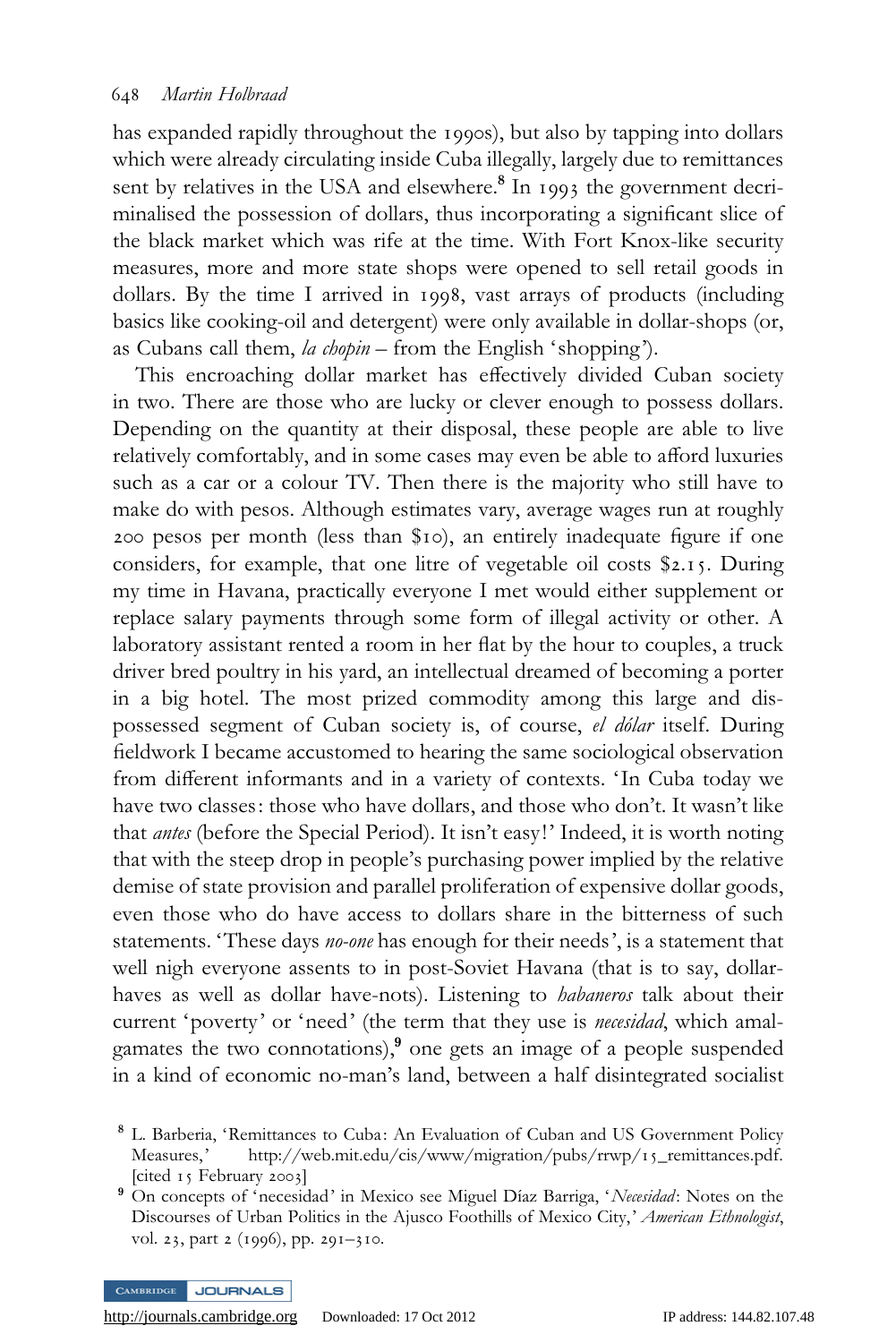system of state provision, and a world of capitalist plenty which is nevertheless practically beyond reach, for, as habaneros often say with a tinge of Revolutionary irony, dollars are the object of 'struggle' (la lucha por el dólar).<sup>10</sup>

It is within this context of 'necesidad' and 'struggle' that a peculiar stereotype of consumptive behaviour that *habaneros* colloquially refer to as 'especulación' has emerged as a seemingly paradoxical phenomenon, one which, by *habaneros'* account, has become a sign of the times in the 1990s. In socialist discourse 'especulación' (literally 'speculation') refers to spurious profiteering associated particularly with middlemen who take advantage of workers'.<sup>11</sup> On the streets of Havana, however, *especulación* is used as a slang term in reference to a certain stereotype of behaviour that has more to do with consumption than with production. The typical image that especulación conjures up for habaneros is of a man, normally black or mulatto, in designer sports-wear and heavy with golden bracelets and neck-chains, looking for excuses to show off his wad of dollar notes: dollar beers, dollar rum and dollar women will all be consumed on protracted and ostentatious spendingsprees, starting perhaps in a dollar cafeteria and moving on later to a dollar night-club, deep into the night.

Especulación is not an unambiguously positive term. In fact habaneros are generally loath to own up to being especuladores (' speculators'). For example, when a young mulatto friend of mine criticised his cousin for being too prudent with his dollar income (earned at a hotel), I asked him how he would prefer to spend the money:

None of this saving up to buy spectacles business ... I'd rent a TUR [cars designated for tourist rental], fill it up with whores, and hit the clubs! [Question:] So you'd speculate? [laughing:] No man! You've just got to enjoy life (vacilar la vida).

Given such usages, it might seem prudent to consider especulación as some kind of discursive caricature, which it surely is in certain senses.<sup>12</sup> Yet, living in Havana, it is striking how often the behaviour of habaneros conforms to the especulación stereotype. On visits to dollar cafeterias or clubs, one certainly becomes familiar with the sight of groups of men drinking loudly around tables covered with uncleared beer-cans and Havana Club rum-bottles. Indeed, armed with my own dollars, I was able on numerous occasions to

<sup>&</sup>lt;sup>10</sup> For a comparison with a post-socialist case, see Lemon's account of 'currency apartheid' in 1990s Russia (Alaina Lemon, '''Your Eyes are Green Like Dollars'': Counterfeit Cash, National Substance, and Currency Apartheid in 1990s Russia,' Cultural Anthropology, vol. 13

part 1 (1998), pp. 22–55.<br>
<sup>11</sup> J. F. Pérez-López, *Cuba's Second Economy: From Behind the Scenes to Center Stage* (New<br>
Brunswick, 1995), p. 88.

<sup>&</sup>lt;sup>12</sup> For a subtle treatment of a similar dilemma with respect to the notion of 'scrounging' among working-class people in N. Ireland, see Leo Howe, 'Where is the Culture in the "Culture of Poverty"?,' Cambridge Anthropology, vol. 20. part 1-2 (1998), pp. 66-91.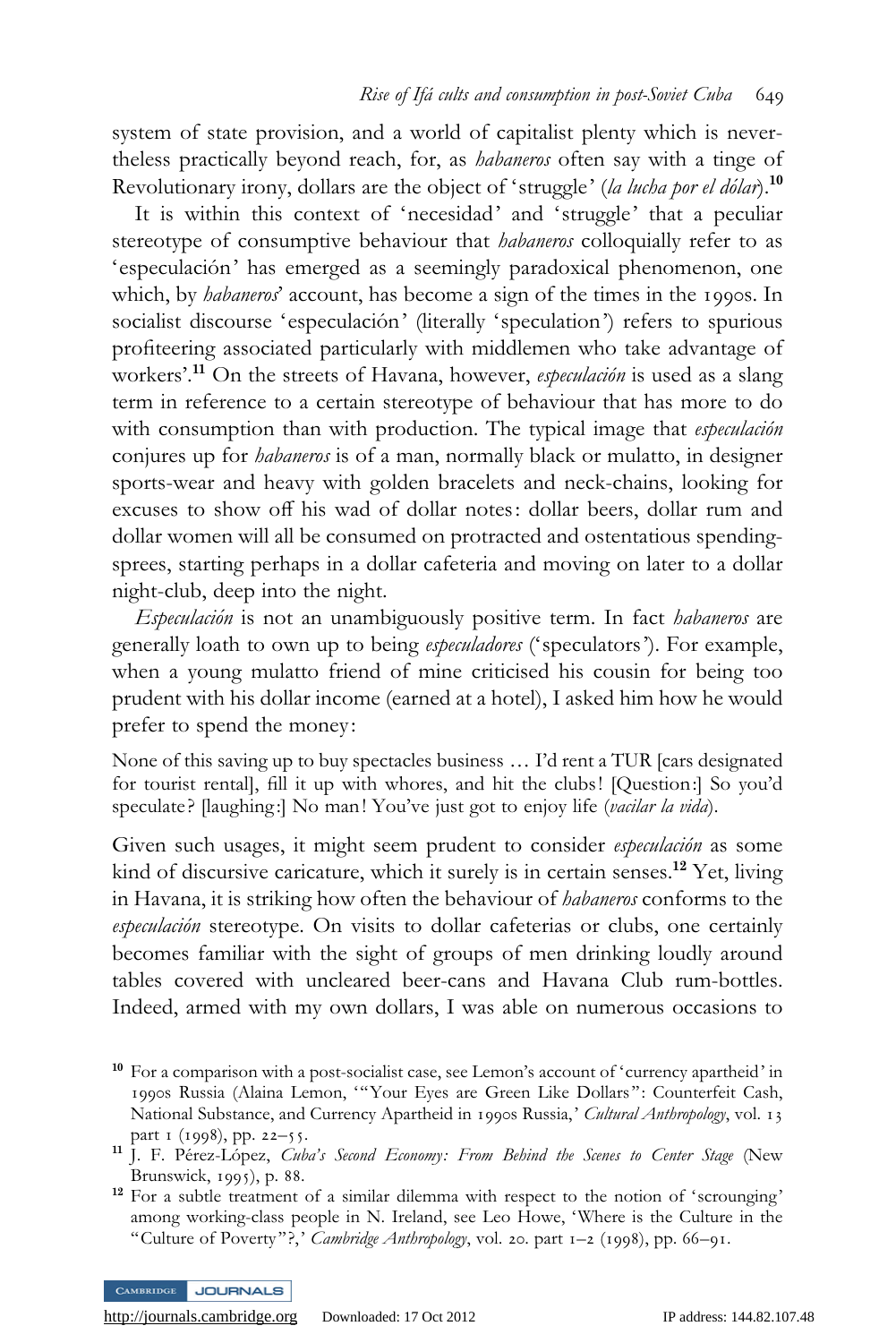accompany friends and acquaintances on such outings. What was generally remarkable was the ostentatious style with which 'luxury' goods were consumed. Dollar-notes would be held out in display as large orders of food and drink were shouted in the waiters' direction, and pretty girls were invited to sit on the understanding that they too could order to their heart's content. On such occasions, the objective seemed invariably to be to create an atmosphere of opulence: the more glamorous and expensive the goods consumed, the more successful the outing. Indeed these are precisely the elements that are emphasised most when men think back, in conversation, to memorable nights. Teasing me for having declined an invitation the previous evening, a 35-year old male friend of mine described:

Forty beers man! [...] Chichi and I really caned it (apretamos). I don't know how we left Las Vegas [a dollar nightclub] with all those women sitting on us [indicating his crotch]... look! I've got the bottle [taking out a half-empty bottle of  $\zeta$ -star Havana Club]

The negative connotations of 'especulación' can be traced partly to the fact that the term evokes groups who in many contexts are considered to be marginal. Not only are especuladores typically imagined as being non-white ('whites don't speculate', as a black female friend told me), but they are also – by definition – expected to be involved in some kind of shady economic activity – be it hustling, pimping or dealing on the black-market. Speaking about the behaviour of her brother, a 'runner' (corredor) for an illegal real estate operation with whom I had been out on several occasions, a middle-aged black informant of mine (Gisel let's call her) explained:

Look, if we had an opportunity to travel, or to make investments, or do whatever we dream of doing, we wouldn't be spending our money the way we do. But as here everything is illegal, and frowned upon, well we just take our money and spend it as we please. Of course we're not like you foreigners, always planning everything. For us this doesn't make sense. If we did that, we'd only draw attention to ourselves, and the police would be constantly on our case in the neighbourhood. So what we do when we have \$100 in our pocket is speculate.

The connection between marginality and conspicuous consumption has been explored in anthropology at least since Oscar Lewis listed the '[in] ability to defer gratification' as a defining trait of the 'culture of poverty'.<sup>13</sup> The theme has been picked up more recently in a seminal collection of essays entitled Lilies of the Field: Marginal People who Live for the Moment. In the introduction the editors make a case for looking at 'anti-economic' behaviour, such as conspicuous consumption, as part of a repertoire of practices through which marginal groups construct ideologies that are antithetical to

<sup>13</sup> O. Lewis, La Vida: A Puerto Rican Family in the Culture of Poverty – San Juan and NewYork (London, 1965), p. xliv.

JOURNALS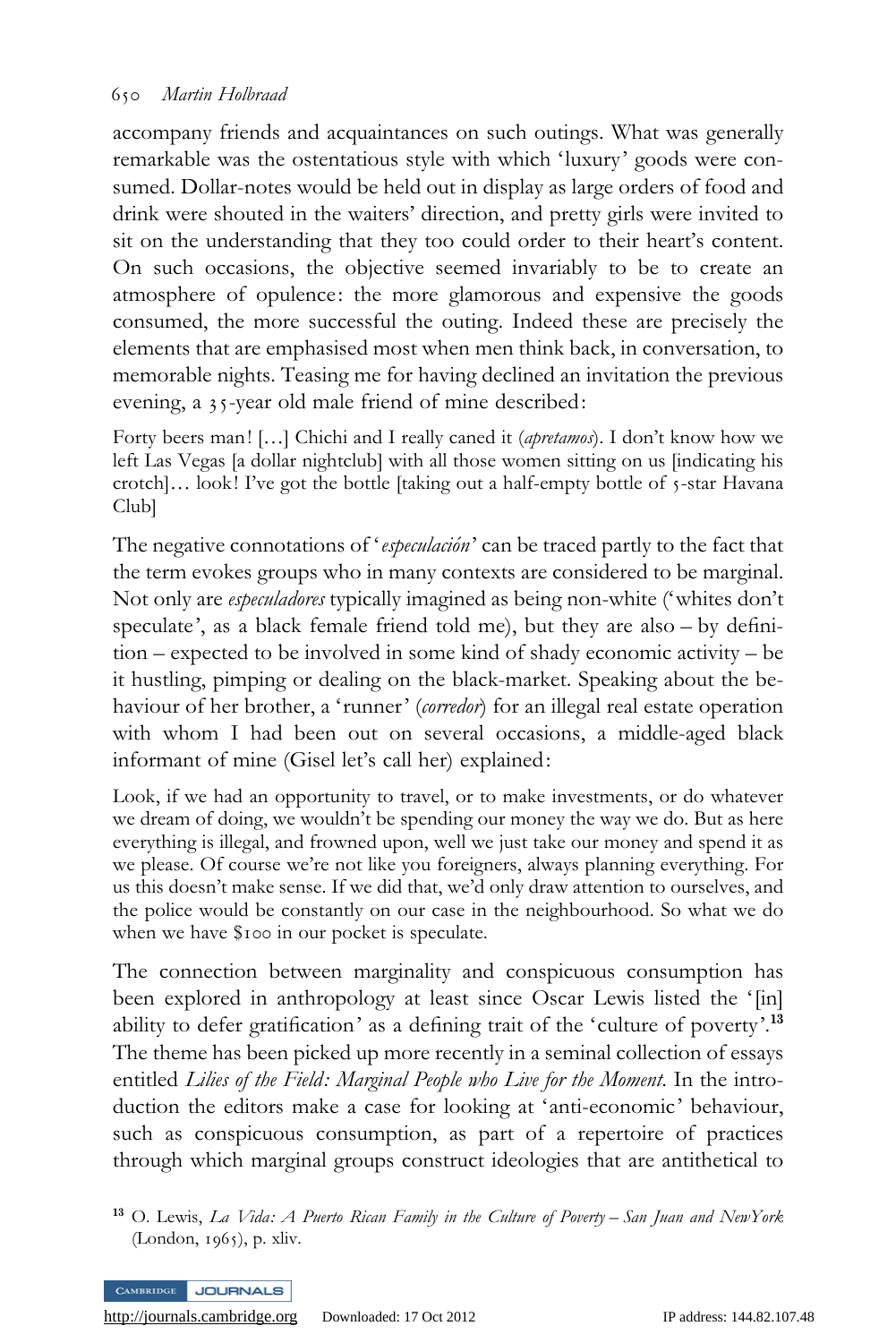the mainstream. In this context it is suggested that anti-economic behaviour can be understood as a distinctive relation to time, which in turn, constitutes a crucial site of 'ideological' contestation. The latter proposition owes much to Bloch's Marxist idea that ideology is constructed on symbolic negations of temporal duration,<sup>14</sup> while the former is reminiscent of Parry and Bloch's perspective on the ideological significance of long-term deployments of money.<sup>15</sup>

Along these lines, the editors of Lilies of the Field mobilise examples from various ethnographic settings to show how radical forms of short-termism in the consumption of money facilitate a departure from dominant ideological structures, since the latter rely on long-term economic notions about planning, saving, stable labour organisation and so forth. In sum, the efficacy of 'anti-economic' deployments of money as 'oppositional ideology' is rendered here as a double negative. On the one hand practices such as conspicuous consumption straightforwardly negate mainstream ideological emphases on longer-term economic prudence, and hence may be branded as ' oppositional'. On the other hand, such practices are also 'ideological' since they rely on negating notions of temporal duration. What distinguishes mainstream from oppositional ideology is that while the former constructs 'timelessness' with reference to symbolic representations of a permanent order, the latter does so like a pointillist painting, by privileging representations of the present at the expense of the past and the future. As Michael Stewart puts it in his article on the Rom's opposition to Magyar socialism, marginal ideology is premised on the idea that 'it is possible to live on a continuous unfolding present in which life is a process of becoming'.<sup>16</sup>

Especulación bears out the idea of 'living for the moment' in a rather interesting way. In Gisel's words on the subject, the idea of 'anti-economic' behaviour and that of an oppositional stance from a marginal perspective emerge clearly. In the hands of the *especulador*, money becomes the ultimate consumable, and the moment of its consumption is celebrated for its purchase on desire: beer, rum, women and 'you've got to enjoy life'. To a snapshot of the especulador's protracted night-time of hedonics, one could well append the lottery-winner's spend! spend! spend! There is a huge difference,

JOURNALS

<sup>&</sup>lt;sup>14</sup> Maurice Bloch, 'Cognition to Ideology,' in his *Ritual, History and Power: Selected Papers in Anthropology* (London, 1989), and M. Bloch, *From Prey into Hunter* (Cambridge, 1992).

<sup>&</sup>lt;sup>15</sup> Maurice Bloch and Jonathan Parry, 'Introduction,' in Jonathan Parry and Maurice Bloch (eds.), *Money and the Morality of Exchange* (Cambridge, 1989).

<sup>&</sup>lt;sup>16</sup> Michael Stewart, "Brothers" and "Orphans": Images of Equality among Hungarian Rom,' in S. Day et al. (eds.), Lilies of the Field, p. 41, cf. Michael Stewart, 'A Passion for Money: Gambling, Luck and the Ambiguities of Money amongst Hungarian Gypsies,' Terrain, vol. 23 (1994), pp. 45–62.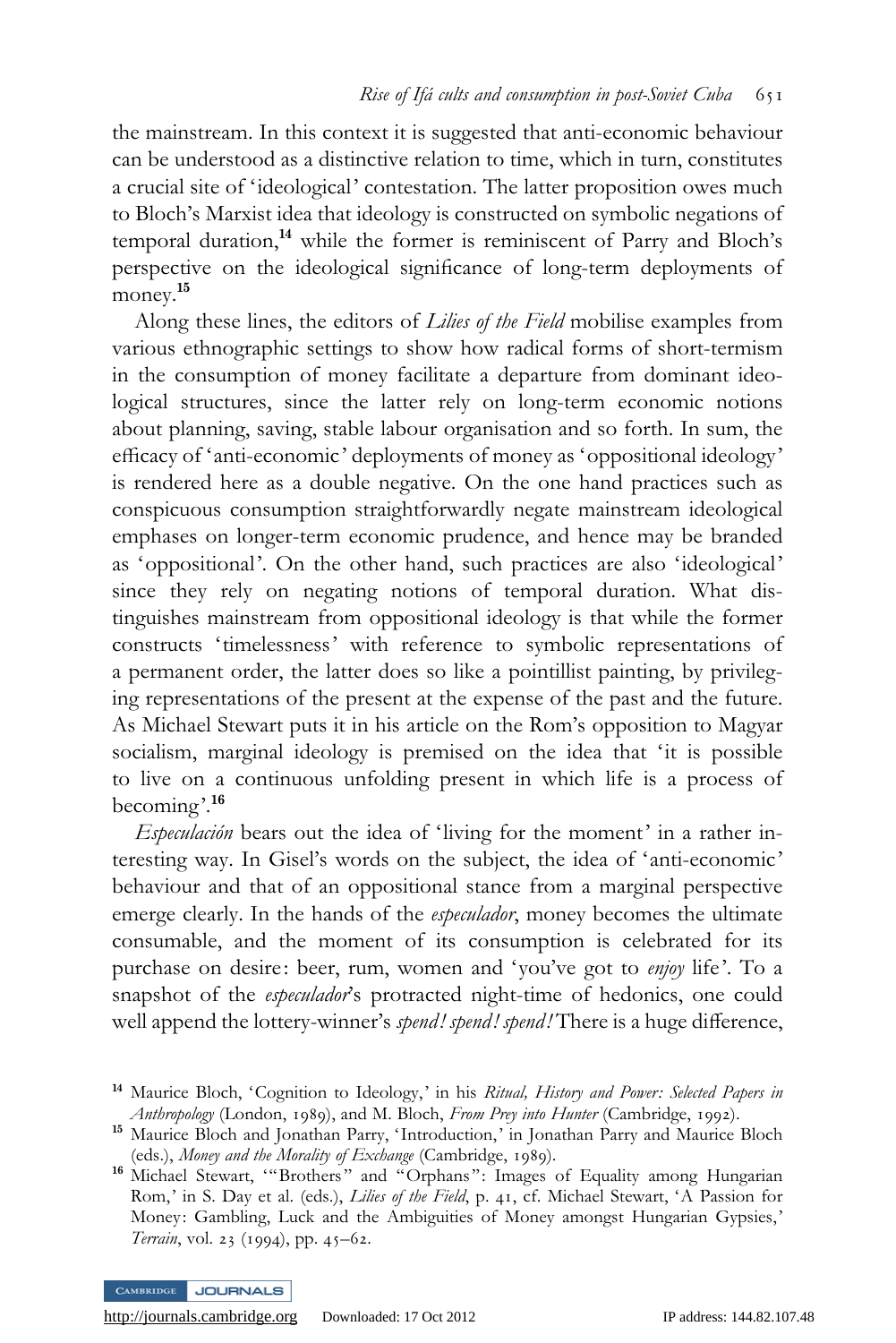however. While the English lottery-winner may spend 'like there is no tomorrow' because she knows that tomorrow she can spend again, the especulador spends in the same manner for the opposite reason, as Gisel explained. For, in fact, the *especulador's* 'unfolding present' never lasts very long. Qua marginal, especuladores are as subject to la necesidad (poverty) as everyone else, so 'tomorrow' for them, like 'yesterday', is a day of 'struggle' once more. The paradox in *especulación* is that as a concerted effort to hold the misery of empty pockets in abeyance by privileging notions of desire albeit ' for the moment', this type of behaviour is itself motivated by the conditioning force of poverty and life on the margin of things. And, as the editors of Lilies of the Field also point out, ideologies of 'living for the moment' also contribute to marginal peoples' very real vulnerability, which in the case of Cuban especuladores takes the form not only of a bad hangover, but also of an empty fridge and angry and most likely hungry wives and children.

The central proposition of this article is that the style of conspicuous consumption associated with *especulación* has been an important ingredient in the rise of Ifa´ worship in the 1990s, and has contributed to certain salient transformations that cults have undergone during this period. Making such an argument, will involve three tasks. First, the claim that Ifá (along with other Afro-Cuban cults) has become increasingly prominent in the 1990s is briefly substantiated. With the caveat that the argument about economic behaviour is put forward only as part of the explanation for the rise of Ifá, the ways in which initiates have sought to dispense ritual services under the new circumstances associated with dollarisation and la necesidad are then charted ethnographically. The central theme here is the tension between strictures of ritual propriety and temptations to 'commerce' (comercio). Finally, the argument is sealed by turning from supply to demand, as it were, in order to show that a crucial factor in the increased popularity of Ifa´ has been the emergence of a new breed of dollar-wielding practitioners. The central hypothesis is that with its well-established emphasis on 'uncalculating' luxury, Ifa´ furnishes an arena for the kind of conspicuous consumption associated with especulación.

## The rise of Afro-Cuban cults in the Special Period

The history of Ifa and Santeria in Cuba is in large part a story of persecution and clandestine worship. Based primarily on elements brought to Cuba by Yoruba speaking slaves from West Africa during the nineteenth century, the cults evolved fluidly in the poorer and predominantly non-white neighbourhoods of Havana, Matanzas and Cárdenas, incorporating elements associated with Catholicism and Spiritism, as well as practices from a variety

CAMBRIDGE JOURNALS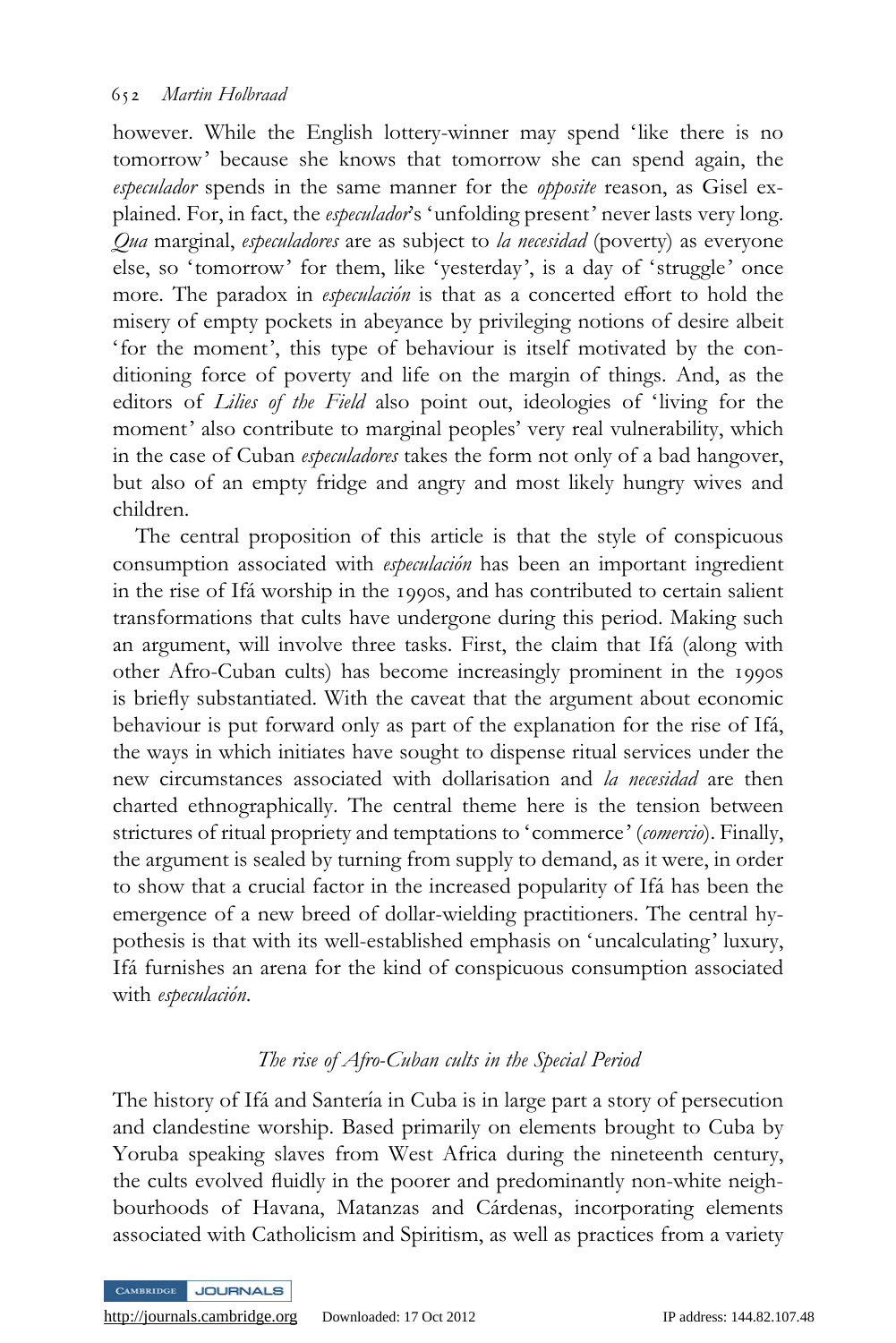of West African tribes.<sup>17</sup> Although the rich devotional universe of Ifá and Santería did capture the imagination of intellectuals and artists from the first decades of the twentieth century onwards, and the prestige conferred upon initiates within their own communities accounted for a certain amount of electoral wooing on the part of some politicians, it is fair to say that, from a mainstream point of view, cult practice remained heavily laden with connotations of backwardness and marginality following the abolition of slavery in the late nineteenth century.<sup>18</sup> This situation did not change substantially after Fidel Castro's Revolution in 1959. Notwithstanding significant successes in redressing the racial injustices of previous times in important areas of social policy, the new regime made few attempts to accommodate Afro-Cuban religious practices within the Marxist-Leninist frame of official revolutionary ideology.<sup>19</sup> Throughout the 1960s, 1970s and 1980s, Afro-Cuban cults were practised with muffled drums, so to speak, and behind closed doors.

During the 1990s, however, cults like Ifá and Santería became arguably more visible and widespread than ever before in recent Cuban history. It is practically impossible to quantify the change. Published statistics are too scanty to form the basis for a reliable synthesis, and those commentators who have remarked on the change often do not disclose sources.<sup>20</sup> Nevertheless, available material does suggest a marked increase in Afro-Cuban ritual activity starting from the mid-1980s and peaking in the mid-1990s at the height of the Special Period. For example, Cuban scholar Lacien Zamora cites a long-term study showing devotees' participation in the annual pilgrimage to the sanctuary of San Lázaro on 16 and 17 December, one of the high points of the ritual calendar. The study records an almost steady rise in the number of pilgrims from  $34,444$  in 1983 to a high of 94,109 in 1995, dropping slightly to  $83,776$  in 1998.<sup>21</sup> Quoting results of studies by the same

- <sup>17</sup> Brandon, Santeria from Africa to the New World, pp. 59–99.<br><sup>18</sup> Brandon, Santeria from Africa to the New World, pp. 82–5, Hagedorn, Divine Utterances, pp. 173–202, cf. R. Moore, Nationalising Blackness: Afrocubanismo and Artistic Revolution in Havana,
- 1920–1940 (Pittsburgh, 1997).<br><sup>19</sup> A. Argüelles and I. Hodge, *Los llamados cultos sincréticos y el espiritismo* (La Habana, 1991), pp. 141–71, Natalia Bolívar, 'El legado africano en Cuba,' Papers, vol. 52 (1997), p. 165, Teresita Pedraza, '''This Too Shall Pass'': Religion in Cuba, Resistance and Endurance,'
- Cuban Studies, vol. 28 (1998), pp. 16–39.<br><sup>20</sup> Eckstein, *Back from the Future*, p. 122, Rafael L. López Valdéz, 'Los Orishas *resuelven*. Antropocentrismo y redes informales en los sistemas religiosos de origen africano en Cuba,' in A. Núñes Jiménez (ed.), Conferencia Internacional Presencia de Africa en América (La Habana, 1995), p. 95.<br><sup>21</sup> L. Zamora, *El culto de San Lázaro en Cuba* (La Habana, 2000), p. 245. The study was carried
- out by members of the Department for Socioreligious Studies (Academy of Sciences of Cuba). It should be noted that the pilgrimages that these findings describe involve ordinary Catholic devotees as well as practitioners of Afro-Cuban cults, although, as Zamora notes, the Afro-Cuban element is very pronounced (*Ibid.* pp. 259–62).

CAMBRIDGE JOURNALS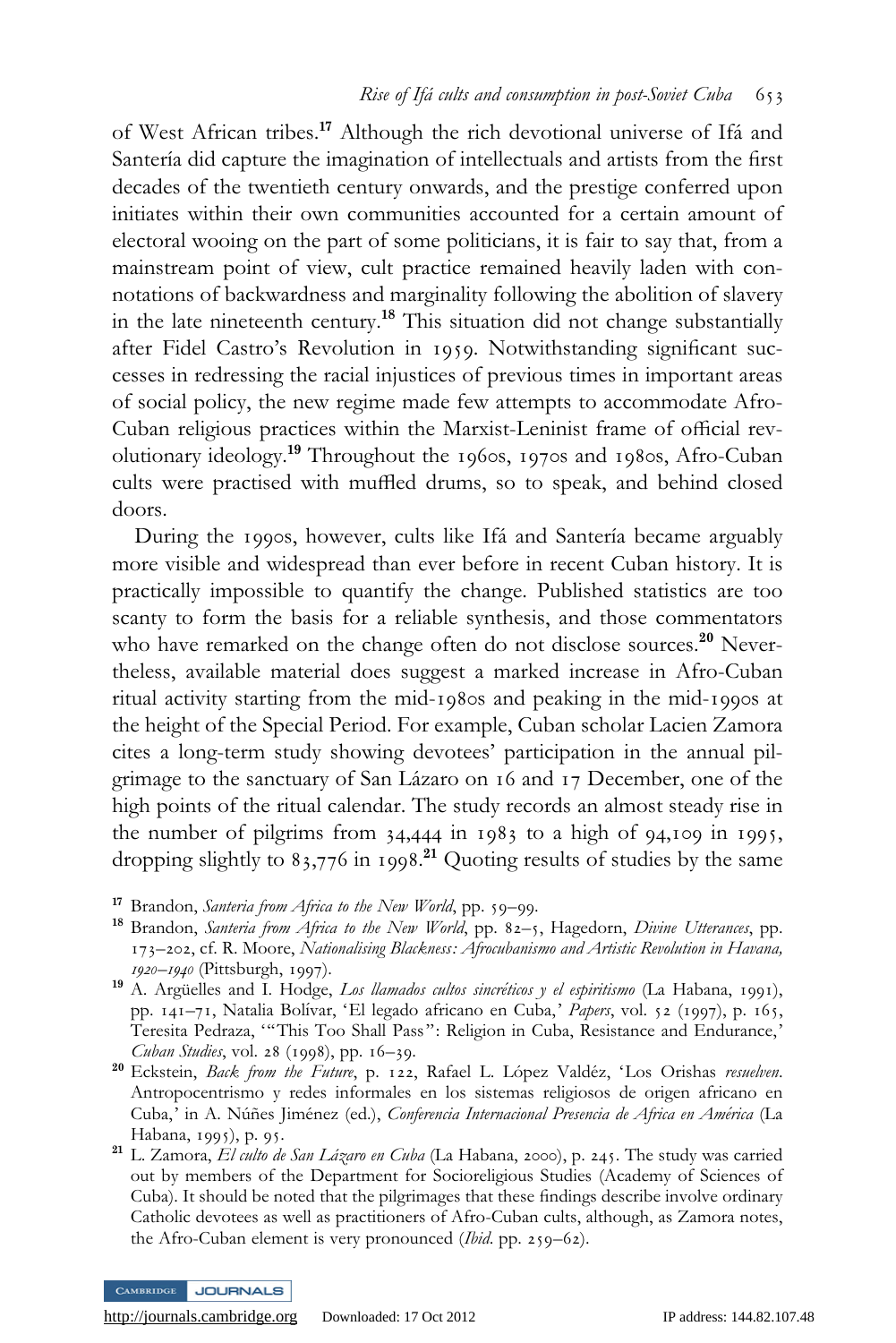state agency, Díaz and Perera report a marked increase in assistance to 'religious festivals' by 'the young' (without defining either category), from 31.5 per cent in 1984 to 46 per cent in 1993, with a high of 53.6 per cent in 1991.<sup>22</sup>

Practitioners' own perception resonates with these data. 'Don't be fooled', a middle-aged babalawo told me when I commented on his busy ritual schedule, 'before (antes) things were not as you see them now'. Certainly, signs of cult activity are ubiquitous in Havana these days. Walking around the less grand neighbourhoods of the city, even the most uninterested visitor must perforce become familiar with the sounds of ritual drumming (tambores) emanating from packed flats, or with the sight of whitely clad and colourfully beaded neophytes ( $\hat{y}$ awós) going about their daily business on the street.<sup>23</sup> Bright and chunky initiation-bracelets (idde) weigh down the wrists of young initiates all over town.

There is no doubt that many factors have contributed to this palpable change. The most obvious are political, and relate to the state's gradual relaxation towards religious manifestations in general (including Catholicism and rising Protestant denominations as well as Afro-Cuban cults) at least since 1992, when a new Constitution declared Cuba a 'lay' rather than ' atheist' state.<sup>24</sup> Explanations for the State's relative *rapprochement* both with the historically dominant Catholic Church and with newer Protestant denominations abound in the literature.<sup>25</sup> The new visibility of Afro-Cuban practices has been less explored, although the authorities' recent permissiveness on this matter can perhaps be seen as part of the government's more general attempts in the early 1990s to relieve some of the pressures on the population in view of the danger of social unrest during the crisis.<sup>26</sup> This would make sense considering that, despite their well-publicised gains under the Revolution, many non-whites (including many initiates) count themselves among the hardest hit by the recent crisis.<sup>27</sup>

- <sup>22</sup> Cerveto and Perera Pintado, La religiosidad en la sociedad cubana, p. 18, cf. Ramírez Calzadilla and Pérez Cruz, La religión en los jóvenes cubanos. For contrasting data from the 1980s see Argüelles and Hodge, Los llamados cultos sincréticosy el espiritismo, pp. 150–8.<br><sup>23</sup> In Santería initiation – usually a prerequisite for Ifá initiation – the neophyte is required to
- spend a year dressed only in white.<br><sup>24</sup> P. Schwab, *Cuba: Confronting the US Embargo* (London, 1999), p. 117, cf. Rhoda Rabkin,
- ' Ideological Responses to the Era of Socialist Crisis,' Cuban Studies 22 (1992), pp. 31–49, Aurelio Alonso Tejada, 'Catolicismo, política y cambio en la realidad cubana actual,' Temas,
- vol. 4 (1995), pp. 23–32.<br><sup>25</sup> J. M. Kirk, *Between God and the Party: Religion and Politics in Revolutionary Cuba* (Tampa, 1989), Pedraza, "This Too Shall Pass",' pp. 20–24, Schwab, *Cuba*, pp. 103–31.
- <sup>26</sup> Juan M. del Aguila, 'The Party, the Fourth Congress, and the Process of Counter-reform,' Cuban Studies 23 (1993), pp. 71-90, Fransisco León, 'Socialism and sociolismo: Social Actors and Economic Change in 1990s Cuba,' in Miguel A. Centeno and Mauricio Font (eds.),
- Toward a New Cuba ? Legacies of a Revolution (Boulder, 1997). <sup>27</sup> Alejandro de la Fuente and Laurence Glasco, 'Are Blacks ''Getting out of Control'' ? Racial Attitudes, Revolution, and Political Transition in Cuba,' in Centeno and Font (eds.), Toward

CAMBRIDGE JOURNALS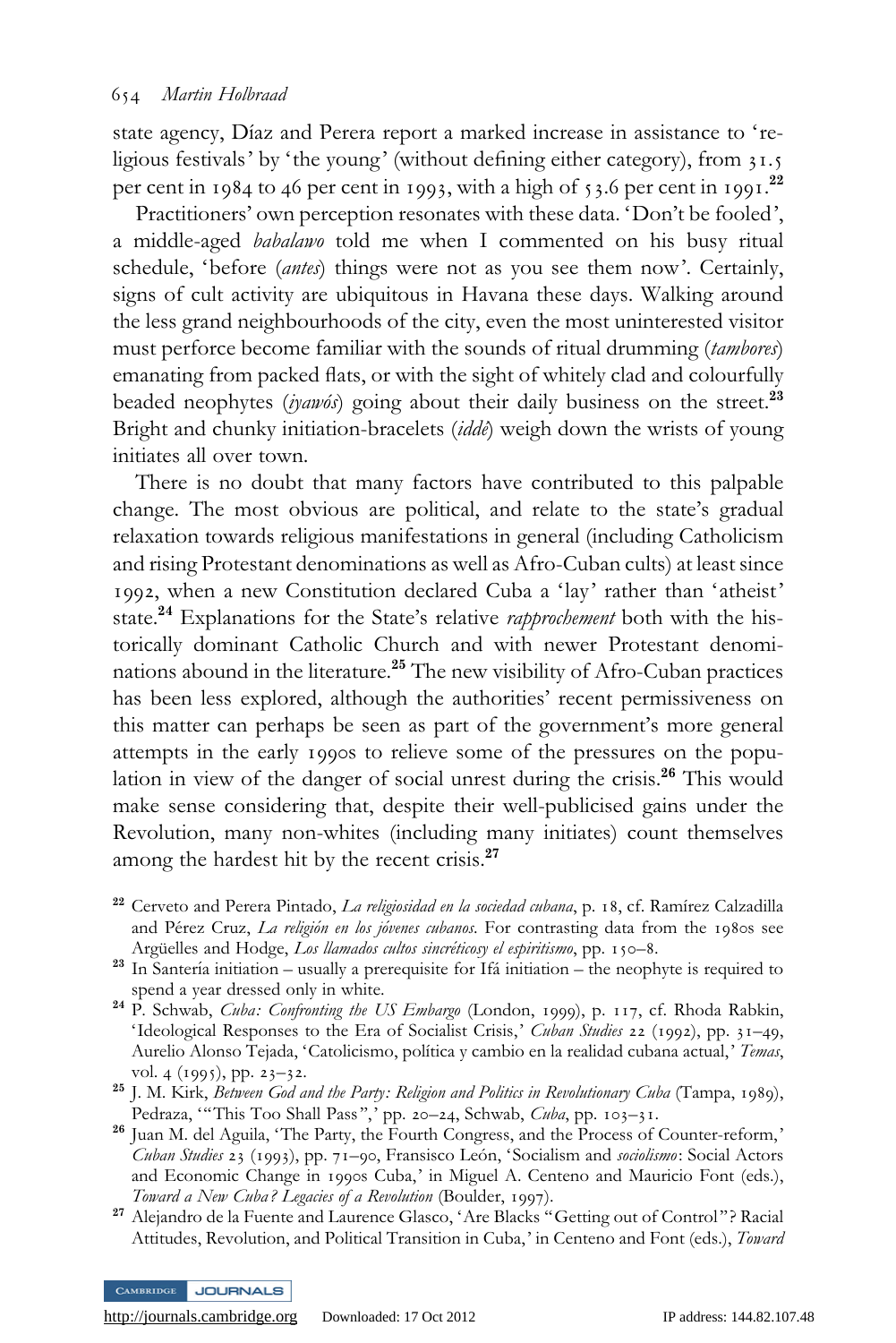Nevertheless, explaining the new vigour of the cults in 'hydraulic' terms as a function of the relief from political pressures is inadequate by itself. Crucially, such approaches do not in themselves account for certain salient transformations that cult worship has undergone in recent years, or not at least in a way that resonates with practitioners' own experience. An insight into what is really at stake for them can be gained by quoting an extract from one of many interviews that I conducted with Javier Alfonso, a 78-year-old babalawo who was initiated in the 1960s. And talk of 'stakes' here is not out of place since, as Javier's ambivalent words show, the issue turns mostly on economic concerns with money and its expenditure.

[Our religion] used to be for slaves and now it is for the rich. Recently I was buying coffee there in front and I heard someone saying that Ifa´ is an exploitation. I asked him: 'Are you an initiate yourself? No, you just talk from what you hear. These days it takes a lot of money to make Ifa<sup> $\left[$ in other words to conduct an initiation $\left[$ ... $\right]$ </sup> I agree that it's an exploitation. But it is not the initiates doing the exploiting. It is the traders who sell the animals [for ritual sacrifices], the *chopin*, and the food is very expensive, for none of the things we use can be bought on  $la$  libreta [the rationing] system]. Above all when we do an Ifa´ we live it up, we do a ceremony for a king. We have to prepare three full dinners for all the *babalawos*, and beer for everyone throughout the week, and that is very expensive.  $[...]$  It is this society that we're living in that has made things like this, not the *babalawos*.' These people who criticise don't look for the reasons behind the situation. [...] Before, even to the most senior babalawos they'd give 50 pesos. But now even the young ones need 100 pesos as a minimum for the week.<sup>28</sup> Today the luxury is of course even grander: beautiful *iyawo* [neophyte] clothes from abroad and all the rest of it. When I was an iyawo I would dress in flour sacks because of our poverty. People today are ashamed to walk in such clothes.  $[\ldots]$  In the old days  $[\ldots]$  a housemaid would save up for years and years. Now in many cases people just get initiated because the money came in, say for people who get dollars sent from the North [remittances from the USA] Certainly, if you don't have a good income it is hard to be initiated.

a New Cuba ?, Juan A. Alvarado Ramos, 'Relaciones raciales en Cuba. Notas de investigación,' Temas 7 (1996), pp.  $37-43$ . It is indicative that a large proportion of the *balseros* (rafters), whose mass exodus towards Florida in the summer of 1994 probably marked the most tense period of the 1990s in terms of popular unrest, were Afro-Cubans (see Holly Ackerman, 'The Balsero Phenomenon: 1991-1994,' Cuban Studies, vol. 26 (1996), pp. 169–200). Indeed, many of the accounts of that fateful summer told to me by relatives and friends of the departed included references to hastily organised Santería rituals, mostly dedicated to Yemayá and Olokun, goddess of the sea and deity of deep waters respectively.

 $28$  Javier's rhetorical figures are well on target. For his own initiation in 1967, he was charged 700 pesos in fees (derecho) by the initiates who conducted the ceremony. His son Javierito, initiated in 1988, paid 1,800 pesos. In 2000 the going rate for Cubans was quoted in dollars at roughly \$300 (equivalent to 7,800 pesos at the time). Note that these figures do not include the even more substantial costs involved in purchasing numerous sacrificial animals, food and drink for the weeklong ceremony and ritual paraphernalia of various sorts.

JOURNALS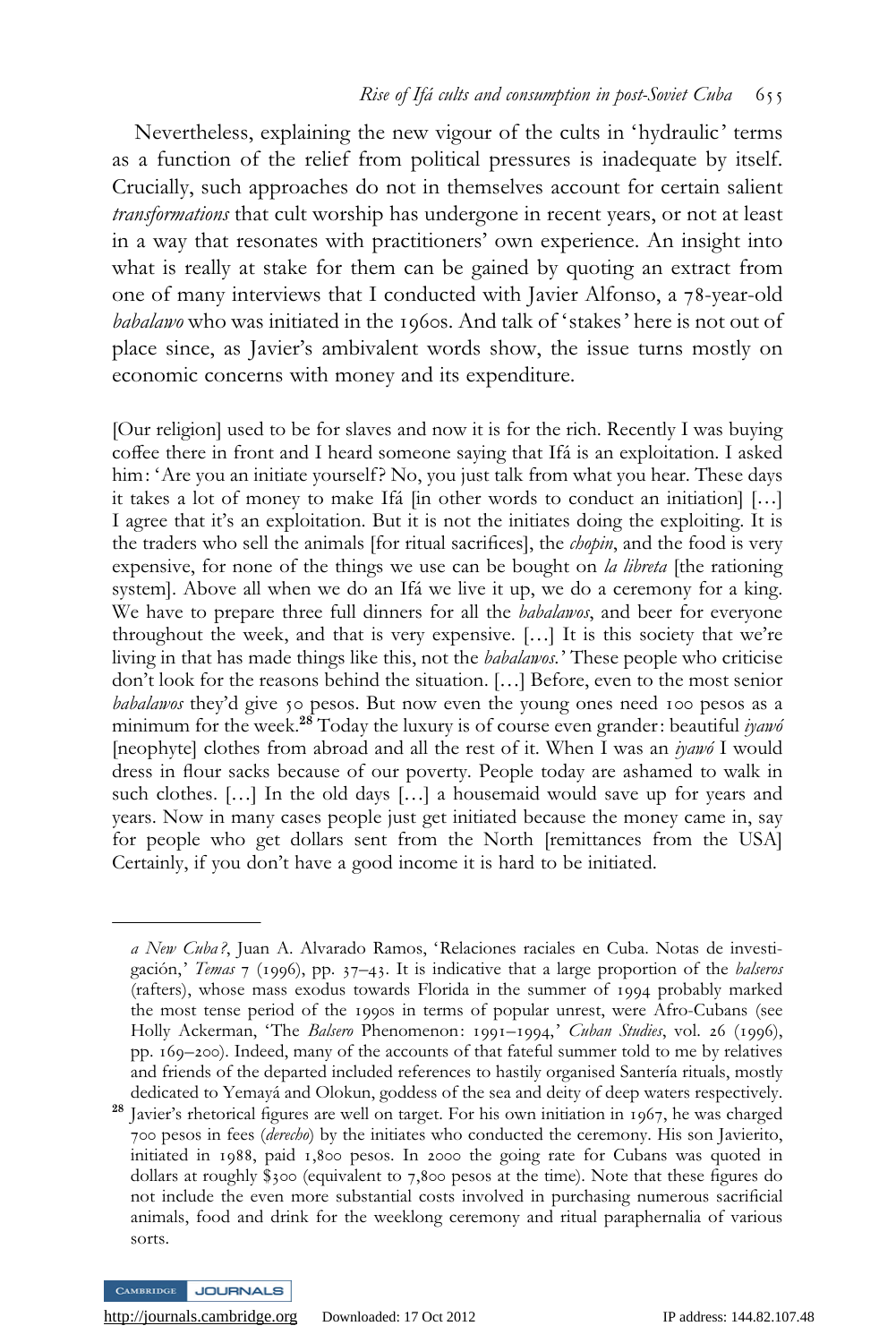It is worth noting that, as a defence against the *babalawos*' retractors, Javier's rhetoric turns on an intriguing double premise. On the one hand, by casting his rant in terms of the opposition of 'before'  $v$ . 'now' – habaneros' generic idiom for reflecting upon the everyday travails of the Special Period – Javier is effectively appealing to the self-evidence of la necesidad. Connecting the price-hike within the cult with the general deterioration in people's purchasing power during the Special Period, he is able to heap the blame for 'exploitation' on to 'this society that we're living in'. The message is one that his neighbour, like anyone in Havana, can recognise: 'it isn't easy these days'.

On the other hand, Javier's case also relies on a tacit premise that has less to do with contingent economic circumstance, and more with the nature of Ifá worship as such. As a respected babalawo, Javier can vouch for the fact that the hefty purchases associated with Ifa initiation (sacrificial animals, ceremonial dinners, beer, and the like) are ordained by liturgical order rather than personal choice, as accusations of 'exploitation' would have it. While recent price-hikes may be a matter of general regret, the emphasis on luxury as such is not, since luxury is integral to the ritual exigencies of initiation, quite properly considered as the ' birth of a king'. Indeed, it is important to note here that the requirement for liturgical propriety in Ifa<sup></sup> (including expenditures for all manner of rituals) is rendered a matter of divine necessity by the practice of divination. One of the hallmarks of *babalawos*' prestige is that, unlike initiates of other Afro-Cuban cults such as Santería, they are able to ascertain the will of Orula, the patron-deity of divination, by means of their privileged access to the oracle of Ifa´, through which Orula ' speaks', as it is said. While the undisputed prestige of the oracle of Ifá enhances babalawos' standing, enabling them to use their divinatory expertise for the benefit of uninitiated clients in exchange for fees, the oracle also plays a crucial role in regulating matters of worship within the cult itself. One might say that Ifa´ worship is premised on a thoroughgoing divinatory logic, inasmuch as ceremonies (with their inevitable expenditures) are in each case prescribed by the oracle itself. Sacrifices, consecrations, magical remedies, or – indeed – initiations, are only properly performed if they have first been sanctioned by the oracle, so that Orula himself may establish what task ought to be performed, when, how, by who or on whom. As in all matters, Orula's will on ceremonial issues is compelling, since it is understood that to 'disobey' him ('caer en la desobediencia', as practitioners say) is to risk all manner of personal misfortune. Indeed, ritual propriety in accordance with the oracles' temporary and unpredictable demands is an abiding source of anxiety for practitioners in these expensive times. Certainly the difficulty of bridging the gap between divine necessity and mundane necesidad, as it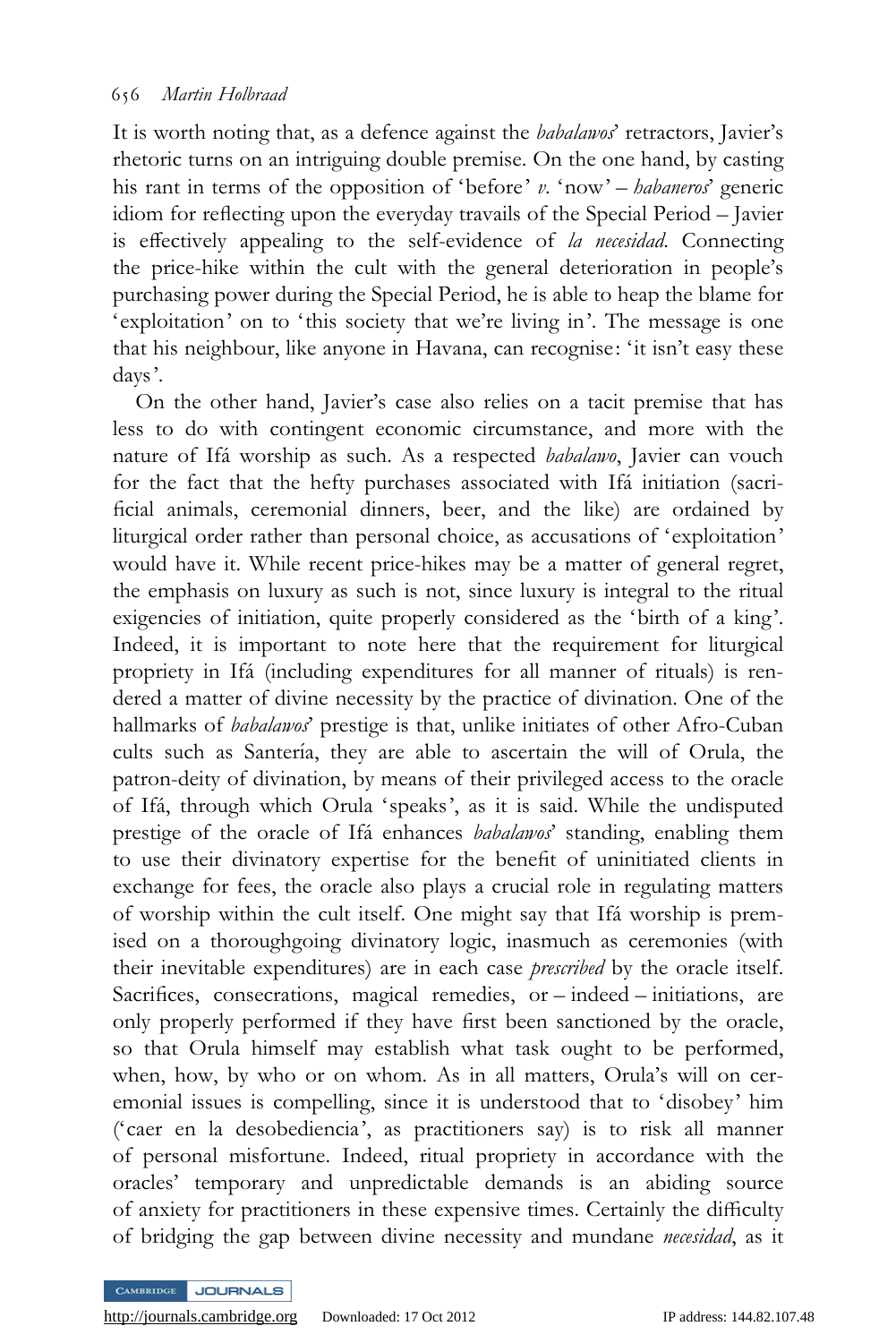were, is one that *babalawos* like Javier are well aware of. As he explained to me once:

These days people go to a *babalawo* and it turns out they need to do an *ebbo* (sacrifice), [...] a chicken to Eleggua<sup>29</sup> maybe. Who can afford that? I always begin by asking [Orula, through the oracle] about simpler things: a bath, whatever. People can't afford even a simple *addimu* (offering). Eleggua<sup>*'*</sup> wants three sweets and they buy one for five pesos and then cut it in three pieces and give it to him.

Now, although Javier's good faith in such matters is by no means unique, one can only understand the subtext of his case by taking into account his status as an elderly babalawo – perhaps representing a bygone era – , as well as his undisputed reputation in cult circles for honesty and humility. For the argument from divine compulsion may apply to his own case, but, as his disillusioned neighbour probably would attest, not all *babalawos* are like him. One worry that Javier's words do not quite address is that babalawos might abuse their role as mouthpieces of Orula, exacting expenditures that go beyond the call of ritual propriety. Indeed, knowing Javier, I suspect that in a less defensive mood he might agree with the view expressed to me by Lázaro, his 34-year old nephew. Lázaro is initiated to Santería and has for a number of years been waiting for the financial opportunity to be initiated to Ifá, as the oracle had ordained at an earlier ceremony. Working on and off at a shoe shop, his chances looked bleak. I asked him whether he felt that the 'moral crisis' of the 1990s had affected Ifa:

I don't worry about that. My family has a long tradition in the religion, I have trustworthy people. [QUESTION: So not everyone is trustworthy ?] Of course not! If you don't know, the *babalawo* tells you 'do this', 'no, buy this', they argue about the food, or steal the things [that are bought for the ceremony.]  $[...]$ Let me explain it to you. The problem is commerce (el comercio). Everyone wants to be a *babalawo* and they are all doing their own thing, inventing (están en lo suyo, inventando).<sup>30</sup>

Certainly, it is not difficult to find instances that give the truth to Lázaro's suggestion. Just as an example, one might mention the case of Agustín (not his real name), a *babalawo* who had acquired a reputation for having amassed a large number of 'godchildren' (by presiding over their initiation) during recent years. Now, although having many godchildren is generally considered a mark of prestige, it is interesting that Agustín has become something of an *ur*-object of criticism in the circles that I moved in. Often recounting cases, and with no special axe to grind as far as I can tell, informants disapproved of the speedy and indiscriminate way in which Agustín

<sup>&</sup>lt;sup>29</sup> Elegguá is the trickster deity of the Yoruba pantheon, thought of as the gods' messenger.  $30$  The slang term 'inventar' refers to improvised (usually illicit) ways of making money, or ' resolving problems', as habaneros like to say more generally.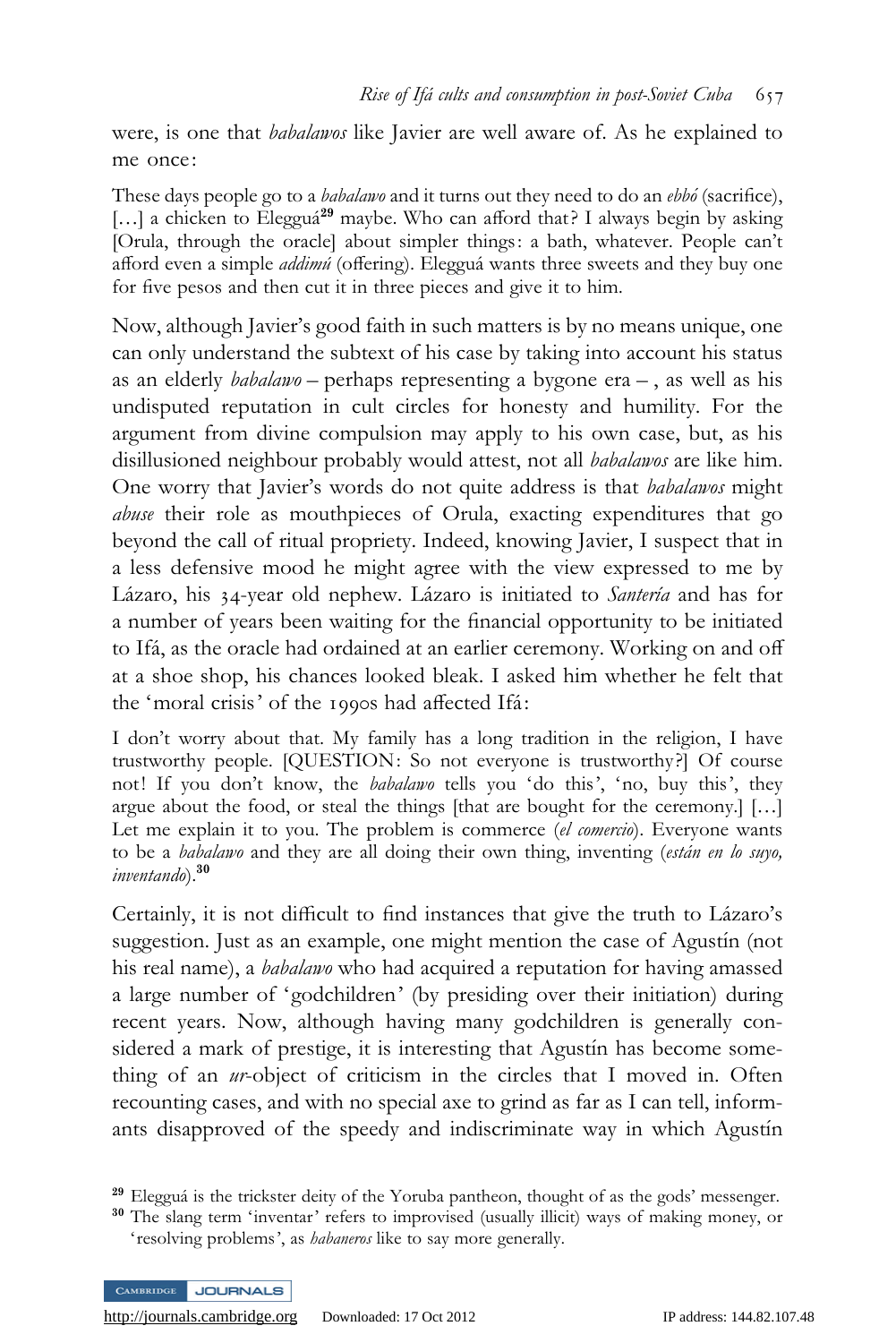recruited his godchildren. The comments of one middle-aged babalawo were typical:

Look, there is Ifá and there is the gang (la banda). Agustín and his people get you and if they see you have money they put you in the room [referring to the initiation ceremony] and you come out a *babalawo* no matter what happens. The guy is tremendous, if you don't have the [financial] conditions he won't bother with you. He likes to walk around with all this gold ... But he doesn't know much, he just wants to get you into the room!

Although I never got a chance to get Agustín's own views on the matter, I did see him twice and admittedly he fitted the stereotype – golden bracelets, dollar beers and all. Certainly one would expect him to deny these accusations, perhaps putting them down to 'envy' (la envidia), as practitioners often do in such disputes. Yet, for our purposes what is important is that practitioners are anxious about so-called 'commerce' in Ifá, and that they consider it a sign of the times.<sup>31</sup> The question then becomes why the anxiety about comercio and the 'trustworthiness' of initiates has become so heightened in the 1990s ? Furthermore, to what extent is the rise in the number of babalawos relevant, as suggested by Lázaro and the case of Agustín?

An important part of the answer is quite straightforward. Given that monetary transactions have always been a legitimate component of Ifa´ practice, it is not surprising that, in times of *necesidad*, initiates should be using their influence over clients as a weapon in their own 'struggle' for dollars. And insofar as this 'struggle' has unpalatable connotations for everyone, it makes sense that babalawos too might be tempted to cross normative boundaries, even going as far as to mask their own calculating 'inventions' with the alibi of divine stricture. Indeed, to understand the temptations of comercio it is crucial to consider how much the financial stakes have risen with dollarisation.<sup>32</sup> The point is that the price-hike in initiation fees since the

<sup>31</sup> Note that Ifá 'commerce' is not a new phenomenon. Guanche, for example, recounts similar concerns in pre-Revolutionary times (J. Guanche, Procesos etnoculturales de Cuba (La Habana, 1983), pp. 362-4, cf. Stephan Palmié, 'Against Syncretism: "Africanizing" and "Cubanizing" Discourses in North American  $\hat{O}$ risà-Worship,' in Richard Fardon (ed.), Counterworks: Managing the Diversity of Knowledge (London, 1995), p. 79). Nevertheless, the present argument relies on the idea that the inordinate price-hike of recent years, as well as the rising number of new initiates, suggests that 'commerce' has become increasingly

prevalent and important.<br><sup>32</sup> This argument on *comercio* is offered as an addition to a well-established body of literature on similar phenomena in other ethnographic regions; see C. C. Taylor, Milk, Honey and Money. Changing Concepts in Rwandan Healing (Washington, 1992), Christian Krohn-Hansen, 'Magic, Money and Alterity Among Dominicans,' Social Anthropology, vol. 3, part 2 (1995), pp. 128–46, Judith Farquar, 'Market Magic: Getting Rich and Getting Personal in Medicine After Mao', American Ethnologist, vol. 23:2 (1996), pp. 239-57, Laurel Kendall, 'Korean Shamans and the Spirits of Capitalism,' American Anthropologist, vol. 98 (1996), pp. 512-27, Jean Comaroff and John L. Comaroff, 'Occult Economies and the Violence of Abstraction: Notes from the South African Postcolony,' American Ethnologist, vol. 26:2 (1998), pp. 279–303.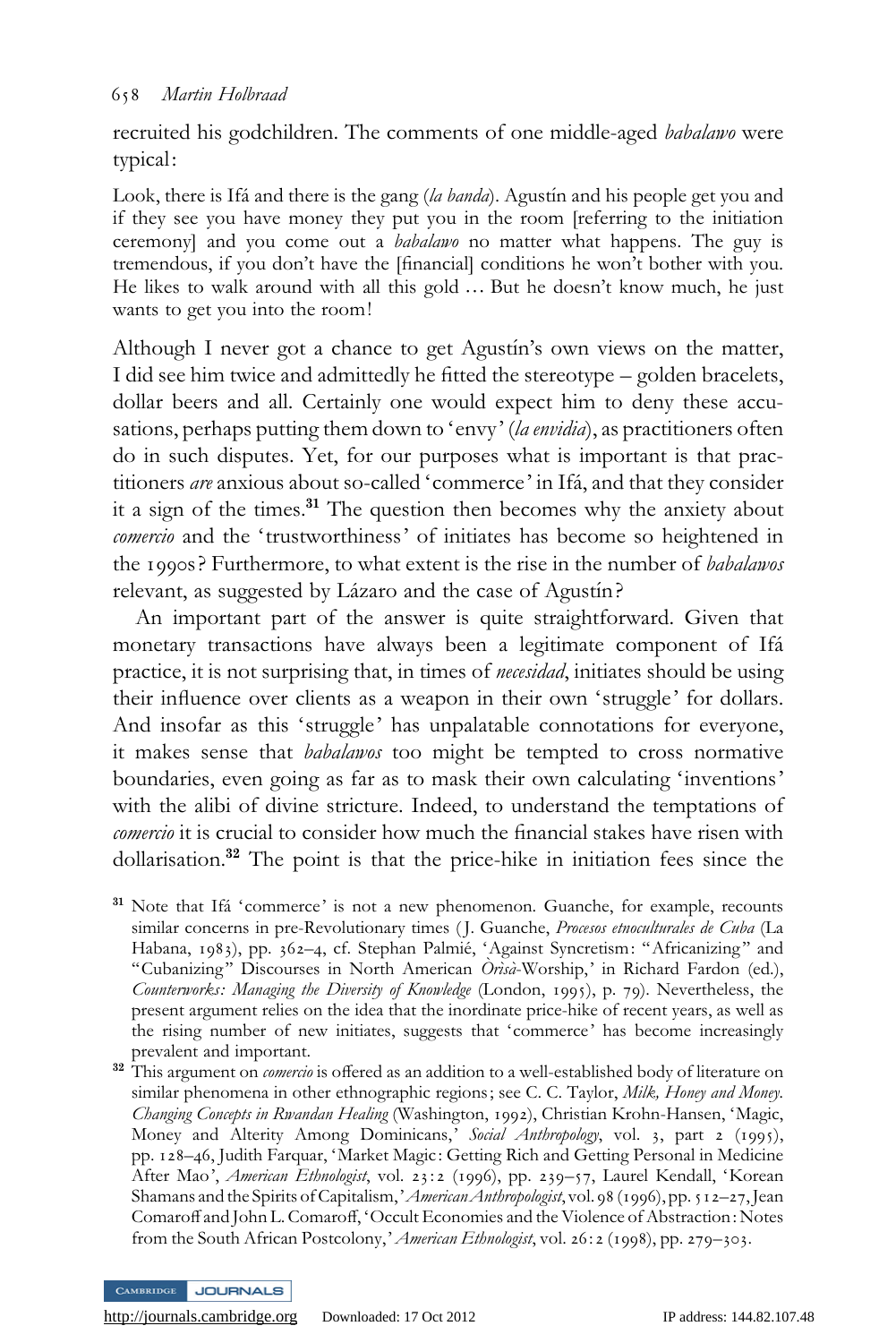onset of the Special Period is directly related to the distinction between dollar 'haves' and 'have nots', as Javier's reference to 'dollars from the North' would also suggest.

Indeed, my own ethnographic data confirm this point. During fieldwork I was involved in four full initiation ceremonies and was told details regarding over a dozen more (both Ifa´ and Santeria). With prices ranging from \$450 to over \$2,000, the pattern was invariably the same: whether the neophyte had been planning years in advance or simply taken advantage of an opportunity that had arisen unexpectedly, every ceremony had been funded either entirely or in large part by a windfall of dollars – in many cases a one-off windfall. In most cases initiations were funded entirely by dollar remittances sent by relatives in the USA, Spain or Italy. The most striking example was occasioned by a Spaniard's brief visit from Madrid with his Cuban wife. He himself was initiated to Ifa´ together with his brother-in-law, who lives in Havana, and he also paid for the Santería initiation of his wife's teenage daughter and niece, also locals. Although I was not able to ascertain the exact figures, I was told that the whole affair cost the Spaniard \$5,000 or \$6,000.<sup>33</sup>

The rest of the cases involved hefty amounts of dollars earned in more or less illicit activities (black market deals, hustling foreigners, money smuggled in from a trip abroad, and so forth), and often pooled together with remittances. The case of Arsenio (not his real name) is typical. A talented woodcarver, he had managed in 1996 to obtain a licence to sell his work at a dollar street-market for tourists. 'I didn't know much about Ifá then', he told me. There he met a number of *babalawos* and soon he got interested in the religion, as he explained. In 1998 he found more lucrative work at a storage house connected to the port of Havana, where he still worked when I met him in 2000. Here there were good opportunities to do ' deals' (as he called them) involving imported containers of foodstuffs. Within a year he had found the money to make Ifá (about \$1,200). When I asked why he got initiated, he gave me the standard response: 'for health and development' (por salud y desenvolvimiento). $34$  To my question whether he now practises as a diviner, his reply was more cagey: 'no, not yet'. Indeed, although he was clearly proud to wear his initiation bracelet, Arsenio did admit that he was not actively involved in worship.

<sup>34</sup> 'Desenvolvimiento' is ordinarily translated from the Spanish as 'development' or 'disentanglement'. In cult circles in Cuba, however, the term is habitually used to refer to an improvement in one's financial fortunes (such as a better job or a windfall of money).

JOURNALS

<sup>&</sup>lt;sup>33</sup> The increasing influx of foreigners (as well as Cuban-Americans) who wish to be initiated in Cuba has also contributed to the recent price-hike. Some initiates now dedicate themselves entirely to these lucrative ceremonies (cf. Hagedorn, *Divine Utterances*, pp. 219–33).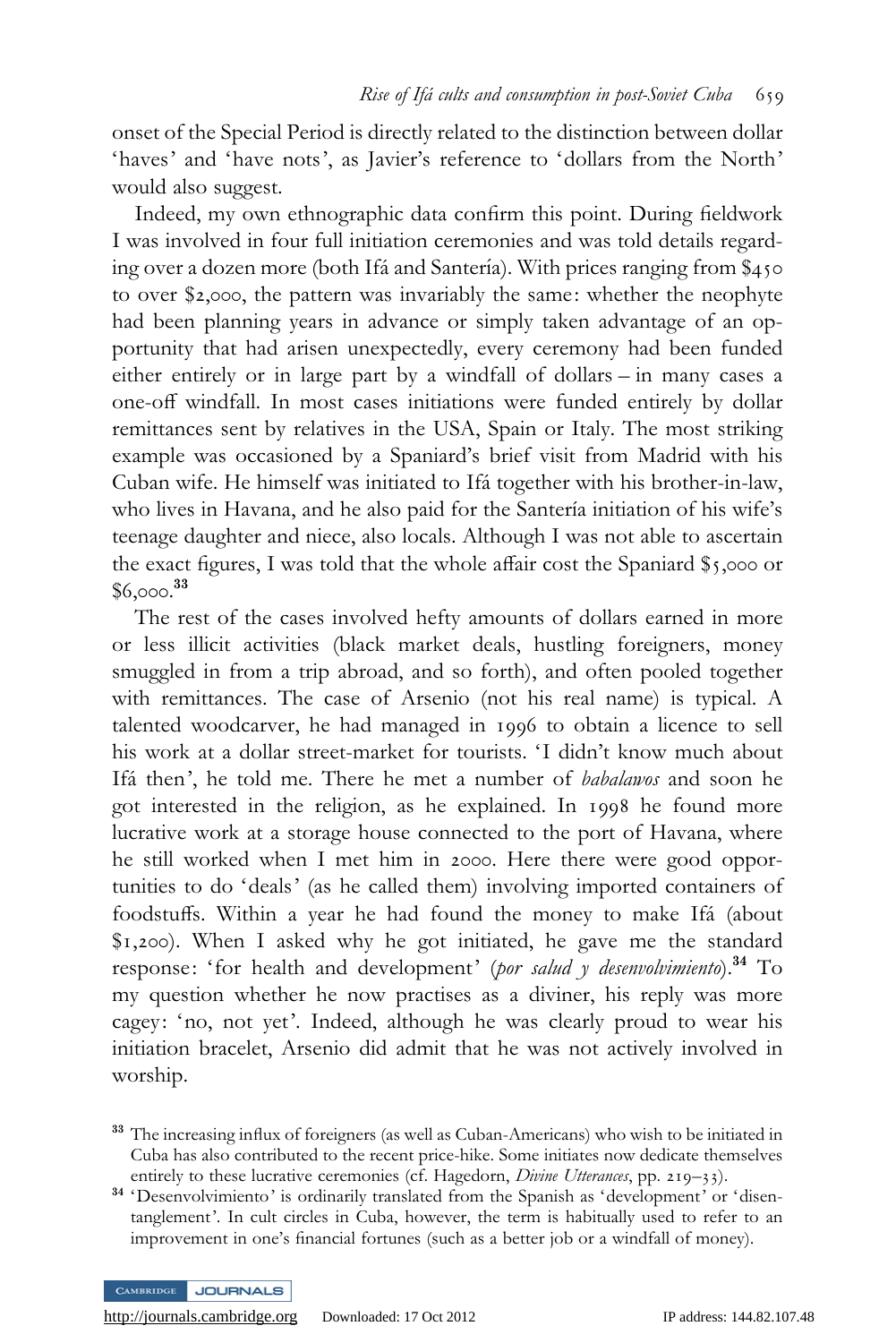#### 660 Martin Holbraad

In light of this material, which may be taken as representative of dominant trends in recent years, it may be concluded that the intensification of Ifa´ 'commerce' is intimately related to the emergence of dollar-wielding worshippers in the 1990s. More precisely, if the advent of *comercio* can be said to characterise the supply of ritual services in recent years, then one must also appreciate that it has gone hand in hand with changes in the field of demand. In quantitative terms, the change in demand is both stark and simple: on the one hand, the pool of potential neophytes has become smaller, with a vast proportion of practitioners – like Lázaro – having no access to the kind of money now required for initiation; on the other hand, the pool has also become deeper, since the income differential between those who can and those who cannot afford initiation fees is massive.

So why then should the demand for expensive ceremonies in this shrunken market be so pronounced – so much as to sustain initiation fees at forbiddingly high levels? Why, in Lázaro's words, does 'everyone want to be a *babalawo*'? We saw that *la necesidad* is experienced as an abiding condition across the dollar/peso divide, so that even those who have access to dollars feel they do not have enough to meet their 'needs'. How is it, then, that some of these people consider it feasible to splash out on initiation ceremonies, the cost of which represents many months if not years of comfortable living? Here, I would argue, the phenomenon of especulación becomes relevant.

### Religious especulación

Considering the inordinately positive associations that initiation has for practitioners, it may not seem surprising that people are willing to spend their precious dollars on Ifá. In fact, when asked to comment, informants were despondent: how, after so much investigation, could I still fail to appreciate the sheer value of initiation ? That those who can afford it should go ahead with it requires no explanation: Ifá gives 'health and development'. Moreover, everybody knows that the benefits of initiation are overwhelming in financial terms too: 'Orula compensates you for everything' (Orula te lo recompensa todo), people often say, in shorthand reference not only to the fees that *babalawos* can expect to earn by providing ritual services to clients, but also to the more vague metaphysical notion that Ifa´ consecration enhances one's personal fortune (iré) in all senses, including the economic.

Nevertheless, there are grounds for looking a little deeper into the eagerness with which young initiates have entered Ifa´ in recent years. The relevance of especulación in particular, as a factor in the rising demand for Ifá initiation, becomes apparent if one probes the subtext of informants' statements. Return, for example, to Javier's comments on the changes of recent

CAMBRIDGE JOURNALS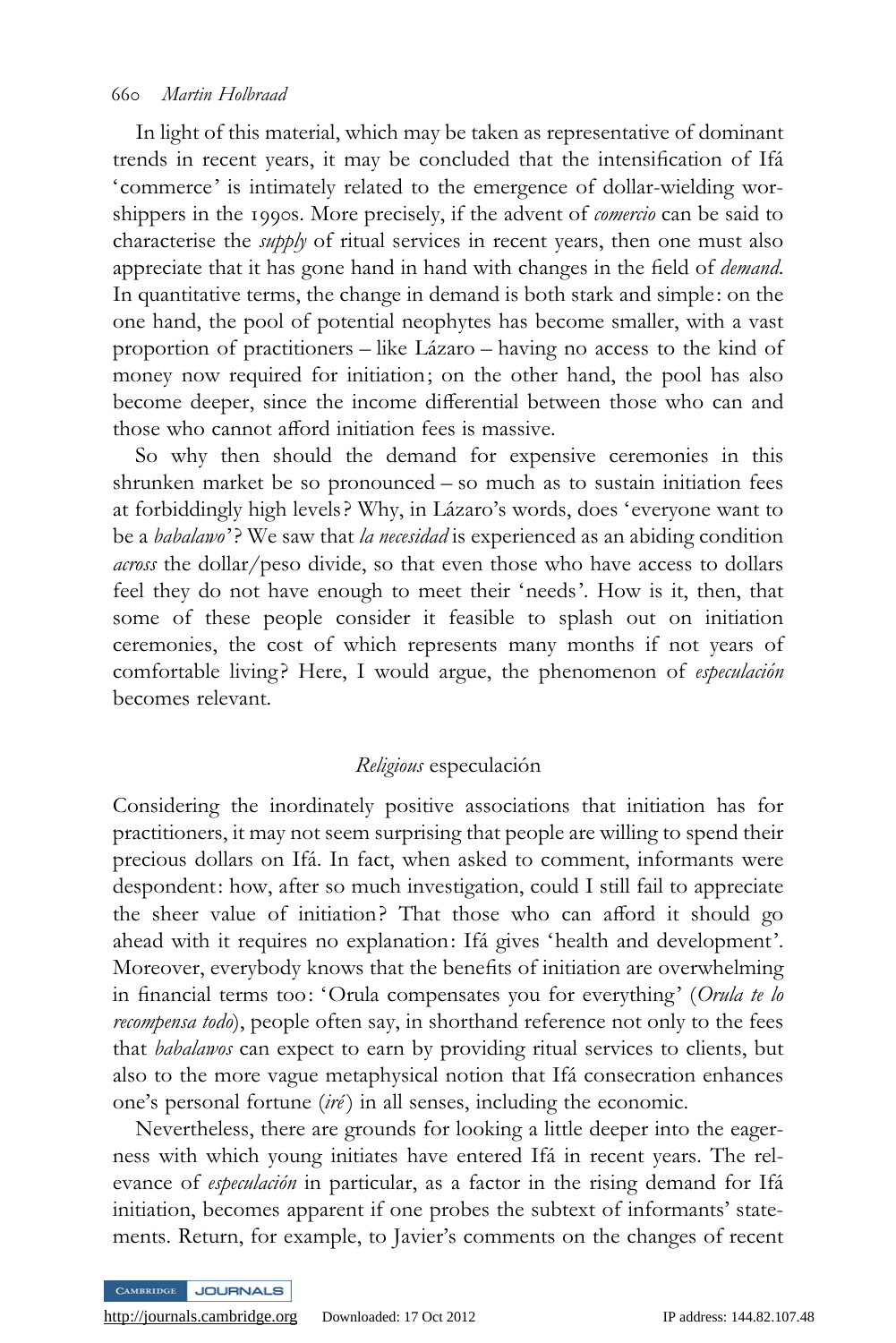years. It is hardly accidental that he juxtaposes initiates' recent taste for 'luxury' and 'clothes from abroad' with a contrast between 'before', when prospective initiates would spend years saving up for the ceremony, and 'now', when people often get initiated 'just because the dollars came in'. Arguably Javier's tacit association of heightened luxury with a spontaneous or 'anti-economic' manner of spending on it corresponds closely to the trademark behaviour of so-called especuladores. Indeed, more explicit references to *especulación* do feature prominently in practitioners' commentaries on the new breed of dollar-wielding initiates, often coming as part of a cluster of criticisms regarding, for example, the rise of criminality among the new generation of babalawos. Nor are such comments just the product of cantankerous or 'envious' minds. Much like Agustín or Arsenio, plenty of initiates – especially the younger ones – very much fit the bill. Not only do many of them lead just the showy, 'hard fun' lifestyle associated with especulación, but, more significantly perhaps, they also give the impression that for them being *babalawos* is an *ingredient* of that lifestyle. One might go as far as to say that among many inner-city dwellers, Ifa´ initiation has come to acquire a new kind of street-credibility as the kind of thing one can show off, not unlike a motorbike, gold accessories, or cool Nike gear.

As an indicator consider the use of initiation insignia. As already mentioned, at initiation *babalawos* are given a consecrated bracelet *(idde*) of green and yellow beads, which they are encouraged to wear permanently as a mark of their new status as babalawos. Now, traditionally bracelets for such daily use have a single line of beads, while bracelets intended for certain ceremonial purposes may be much thicker, consisting of a 'bunch' of interwoven beaded strings (iddé de mazo). Interestingly, however, in recent years it has become increasingly common for young *babalawos* to use their *iddé* de mazo as permanent initiation insignia, a practice much derided by people like Javier. 'It's their way of 'speculating' (su forma de especular); they want everyone to know that they are babalawos', an uninitiated friend of mine observed. And, sure enough, *iddé de mazo* are very much on show 'on the street' in Havana these days, not least in the dollar bars.

For purposes of the present argument, it is crucial to note the way in which the *especulador's* macho desire for luxury resonates with the ethos of Ifá, which emphasises the regal dignity of *babalawos* as priests of Orula. This is not only a matter of the character of Ifa initiation itself, as an occasion for men to 'live it up' in celebration of the ' birth of a king'. As we saw earlier, in *especulación* the desire for luxury is an integral expression of the impulse to 'live for the moment', since especuladores' disregard for la necesidad, macho and momentary, is made visible in the conspicuous magnitude of expenditure. This connection – between high expenditure and 'the moment' – is integral also to the divinatory logic of Ifá worship. As we have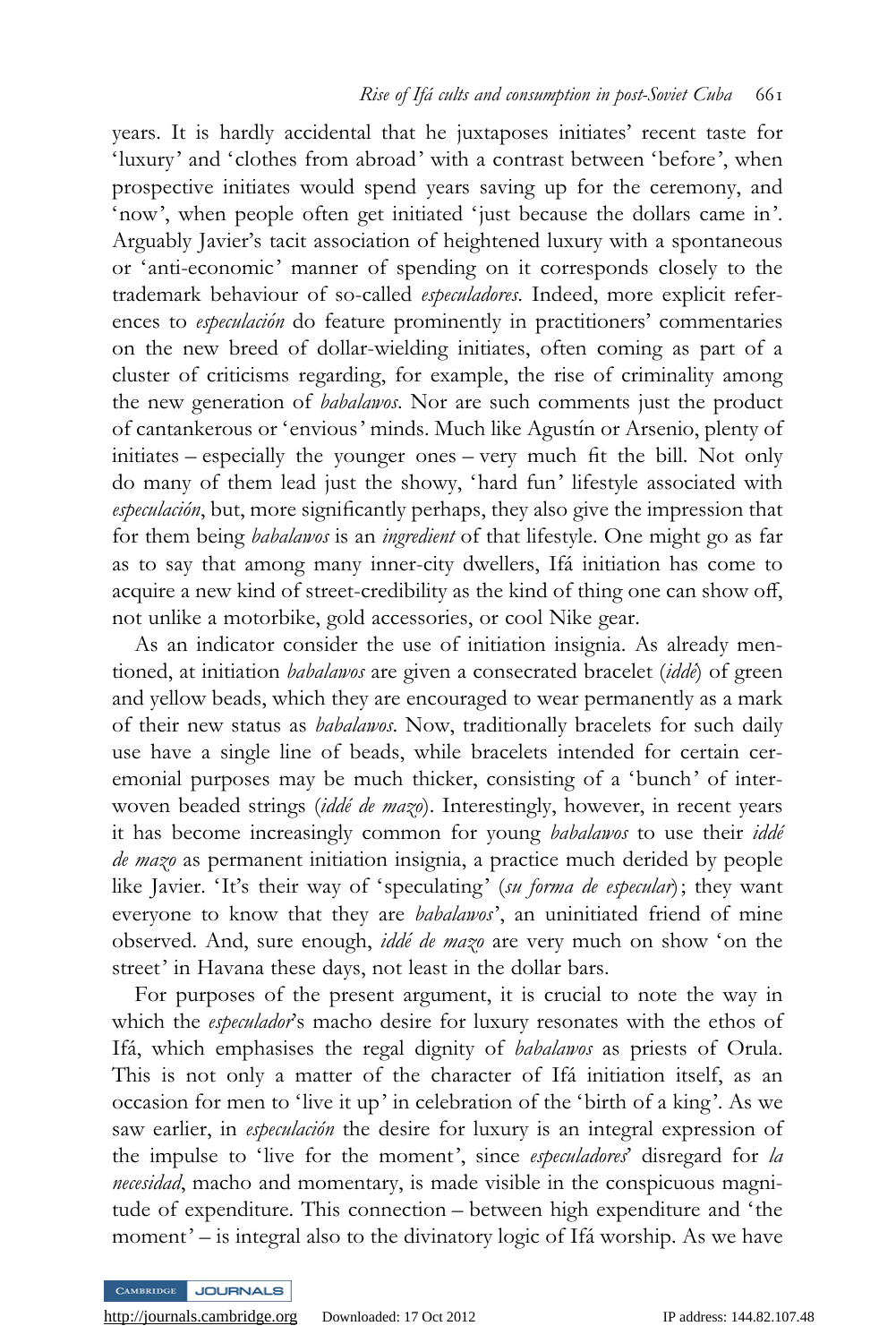seen, practitioners' obligation to the deities in general – and Orula in particular – is expressed in terms of a series of ceremonious expenditures, each of which is made necessary through the temporary (or 'momentary' if you like) commands of the oracle. Furthermore, practitioners' standing within the cult depends largely on their position on an escalator of expenditure – from uninitiated clients' humble offerings, to the 'kingly' extremes of full initiation – , and the movement of the escalator, so to speak, is dictated by Orula's oracular demands, which are as unpredictable as they are compelling.

This parallel provides an insight into why habaneros who lead the kind of lifestyle associated with *especulación* find the regal prestige of Ifá so attractive. As already argued above, especulación presents a paradox: as an attempt to keep 'need' and 'struggle' at arm's length by revelling 'for the moment', especuladores heroically subvert mainstream ideological strictures; but falling straight back into *necesidad* once the cash is spent, they are as vulnerable as the moment of their desire is short. If a arguably provides a way out of this paradox. On the one hand, it furnishes a recognisably prestigious arena for just the kind of conspicuous consumption 'for the moment' that especuladores thrive on. For, while the ostentatious character of the *especulador's* spending is well suited to the regal opulence of Ifa worship, the wilfully unplanned expenditures of *especulación* can be similarly accommodated to the divinatory logic of Ifa<sup>x</sup> worship, insofar as this too is premised on the unpredictable character of the oracle's prescriptions. On the other hand, it is understood that – unlike dollar bar-outings, motorbikes, or gold bracelets – Ifa´ initiation bestows a *permanent transformation* on those who undergo it. Rather than just behaving as if they were kings, especuladores who become babalawos are re-borne as kings, through consecration. 'Ifá gives you *fundamento* in life', initiates explain, the term understood both in the colloquial sense as 'foundation' – with its connotations of permanence – , and in a technical sense as a synonym for consecration. Effectively, Ifá provides a way for especuladores to make virtue of their necesidad, by turning the logic of especulación on its head. While the gestures of 'living for the moment' are ultimately an index of the *especulador's* vulnerability, initiation to Ifá provides a way of rendering those same gestures as trappings of a permanent regal status. Indeed, if babalawos have always displayed the permanence of their transformed status by means of their initiation-bracelets, it is indicative that especuladores should render just these insignia as conspicuous as possible.

#### Conclusion

I have sought in this article to shed some light on the popularity of Ifa´ during the crisis of 1990s Cuba by looking mainly at issues relating to money and the consumption of ritual services, emphasising some of the